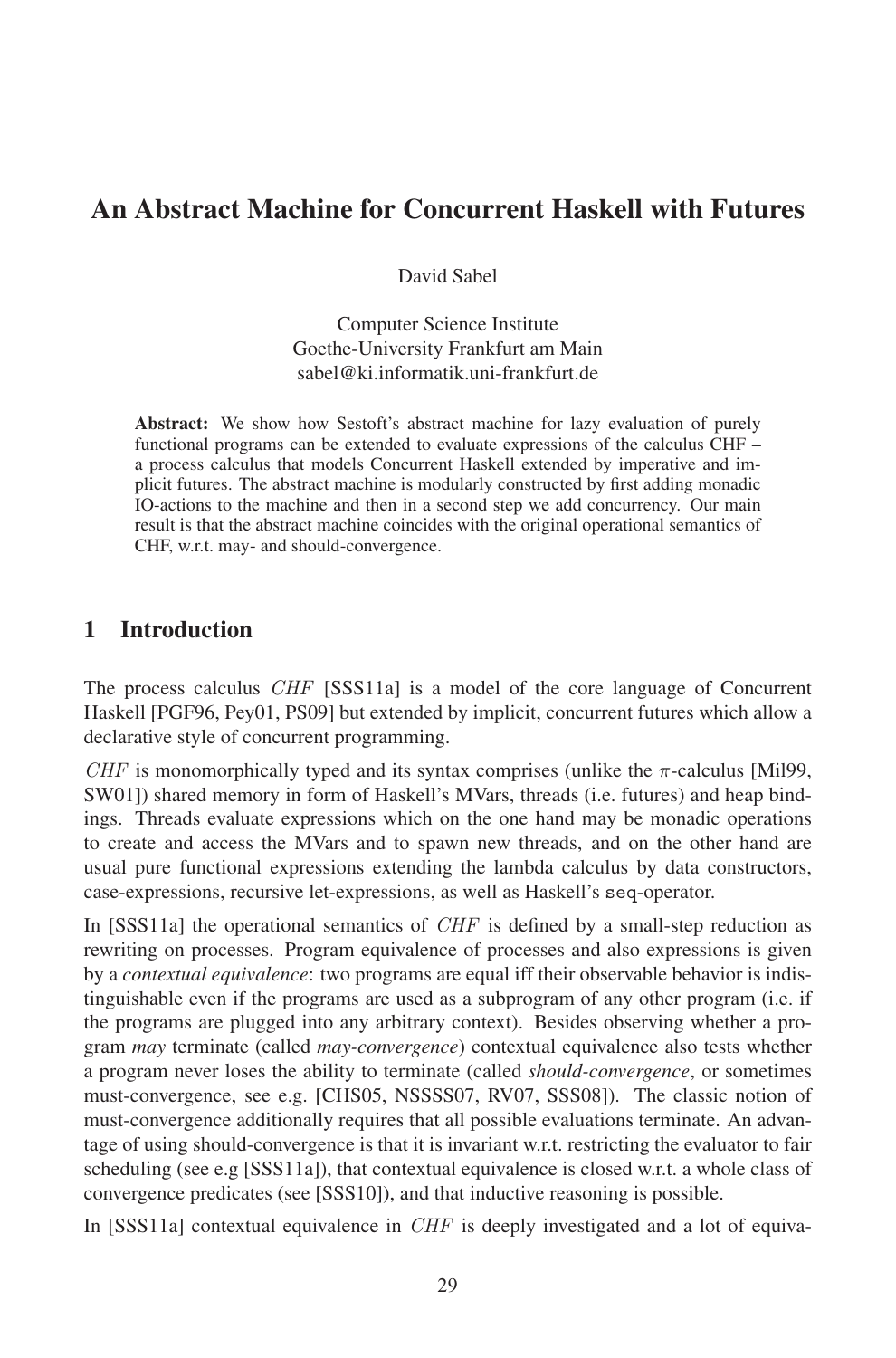lences are proved, and recently [SSS11b] shows that CHF is a conservative extension of its purely functional sublanguage, i.e. all equations that hold in the pure call-by-need lambda calculus also hold in the process calculus *CHF*. The obtained results show that the given operational semantics works well for (mathematically formal) reasoning. On the other hand the operational semantics is not easy to implement as an interpreter for *CHF*, since e.g. reduction contexts in [SSS11a] have a complex definition and reduction uses structural congruence of processes implicitly.

Hence, the motivation of this paper is to investigate an alternative operational semantics for CHF which can easily be implemented as an interpreter, i.e. we will develop an *abstract machine* to evaluate expressions and processes of *CHF*. As a starting point, we will use the abstract machine mark 1 introduced by Sestoft [Ses97] for call-by-need evaluation of pure functional programs (which implements the natural semantics given by [Lau93]).

Sestoft's machine mark 1 is a variant of the Krivine-machine which additionally implements sharing during evaluation (see [DF07]). The main components are a heap to model shared bindings, an expression which is evaluated, and a stack to efficiently store the current evaluation context. There are only few transition rules which perform the unwinding to find the next redex, perform reduction, or access and update shared bindings.

Variants of Sestoft's machine are well-used for several call-by-need lambda calculi to define the operational semantics, or to give an alternative description of the semantics, respectively. Some examples are [MSC99] for a call-by-need lambda calculus with erratic choice, [Mor98, Sab08] for call-by-need lambda calculi with McCarthy's amb-operator,  $[BFKT00]$  for specifying the semantics of Parallel Haskell, and  $[AHH<sup>+</sup>05]$  for the semantics of functional-logic languages.

To construct an abstract machine for  $CHF$  we extend (a slightly modified variant of) Sestoft's machine (called *M1*) in two steps. The first extension (called *IOM1*) is to add the ability to perform monadic I/O-operations, i.e. we add storage (i.e. MVars), a further stack, and machine transitions to execute monadic actions to the machine  $M1$ . In a second step we extend the machine IOM1 by concurrency, i.e. we allow several threads and add transitions to spawn new threads. The concurrent machine is called *CIOM1*. A nice property of our construction is *modularity*, i.e. every extended machine reuses the already introduced transitions of the machine before. Thus *CIOM1* is easy to implement, and indeed within a few hours we programmed a prototype of the machine in Haskell.

Albeit providing such a machine is an interesting result for itself, we also show that our machine is <sup>a</sup> *correct* implementation of the operational semantics of CHF: In Theorem 4.11 we show that may- and should-convergence defined by the rewriting semantics in [SSS11a] coincides with may- and should-convergence on the machine for every expression the macomences with m<br>chine starts with.

The structure of the paper is as follows: In Section 2 we briefly recall the calculus CHF the structure of the paper is as follows. In section 2 we often from the calculus OIII together with some results on program equivalences in *CHF* which are required in later proofs. In Section 3 we introduce the abstract machine *CIOM1* for *CHF*, where we develop the machine in three steps. In Section 4 we show that machine *CIOM1* correctly implements the operational semantics of *CHF*. We conclude in Section 5. Not all proofs are included in the paper, but can be found in the technical report [Sab12].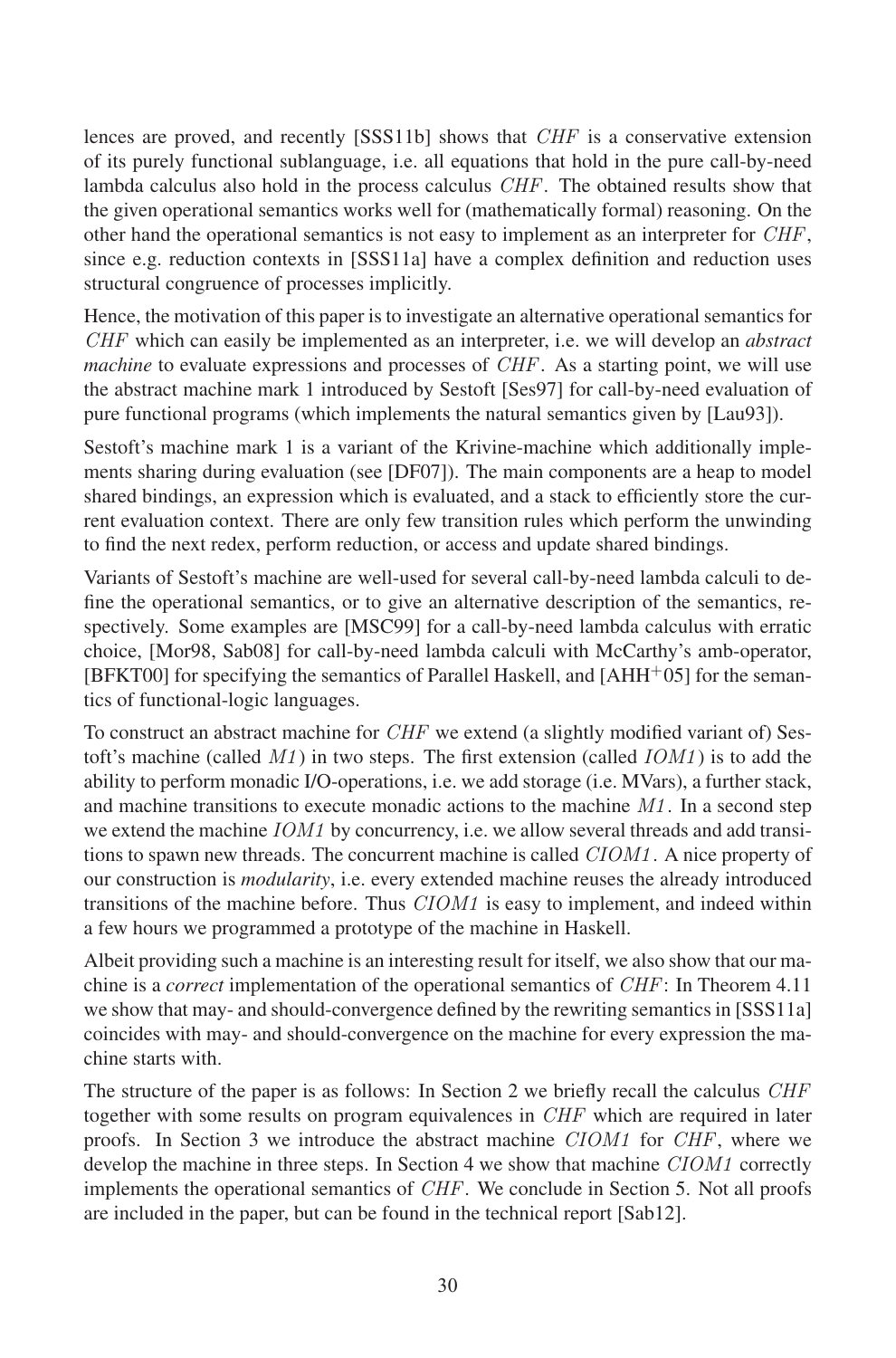# 2 The Process Calculus CHF

We recall the calculus CHF which models Concurrent Haskell extended by concurrent futures [SSS11a]. In Fig. 1(a) the syntax of *processes Proc* and expressions *Exp* is shown, where we assume that  $x, x_i, y, y_i$  are variables of some countably infinite set of variables.

*Parallel composition*  $P_1$  |  $P_2$  composes processes, and *name restriction*  $\nu x.P$  restricts the scope of variable x to process P. A *concurrent thread*  $x \leftarrow e$  evaluates the expression expression expression expression expression expression of  $\frac{1}{2}$ and then binds the result to the variable  $x$ . We also call variable  $x$  the *future*  $x$ . In a process there is usually one distinguished thread – the *main thread* – which is labeled with "main"

(as notation we use  $x \stackrel{\text{main}}{\Longleftarrow} e$ ). *Bindings*  $x = e$  represent global shared expressions. *MVars* are synchronizing variables, where  $x \mathbf{m} e$  represents a *filled MVar* with content  $e$ , and <sup>x</sup> **<sup>m</sup>** <sup>−</sup> represents an *empty MVar*. In both cases we call <sup>x</sup> the *name of the MVar*. For a process P we say a variable x is an *introduced variable* if x is a future, a name of an MVar, oraleft hand side of a binding. A process is *well-formed*, if there exists at most one main thread  $x \stackrel{\text{main}}{\Longleftarrow} e$  and the introduced variables are pairwise distinct.

We assume a finite set of *data constructors* <sup>c</sup> which is partitioned into sets, such that each set represents a type T. The constructors of a type T are ordered as  $c_{T,1},\ldots,c_{T,|T|}$ , where  $|T|$  is the number of constructors belonging to type T. We omit the index T, i in  $c_{T,i}$  if it is clear from the context. Each constructor  $c_{T,i}$  has a fixed arity  $ar(c_{T,i}) \ge 0$ . We assume that there is a unit type () with a single constant () as constructor.

Besides the lambda calculus, expressions *Exp* (see Fig. 1(a)) comprise (fully-saturated) *constructor applications*  $(c \, e_1 \ldots e_{\text{ar}(c)})$ , case-*expressions*, seq-expressions for sequen $t_{\text{rel}}$  and  $t_{\text{rel}}$  evaluation, letrec-expressions to express recursive shared bindings and monadic expressions  $MExp$  (described below). For case-expressions there is a case $_T$ -construct  $f$  for every type  $T$  which must have a case-alternative for every constructor of type  $T$ . We sometimes abbreviate the case-alternatives as  $alts$ . Variables in case-patterns  $(c x_1 ... x_{\text{ar}(c)})$  and bound variables in letrec-expressions must be pairwise distinct.

The monadic expression  $return\ e$  represents the monadic action which returns expression e, the binary operator  $\gg$  combines monadic actions, the expression future e creates a concurrent thread evaluating the action  $e$ , the operation newMVar  $e$  creates an MVar filled with  $e$ , takeMVar x returns the content of MVar  $x$ , and putMVar  $x$  e fills MVar  $x$  with  $e$ . takeMVar x blocks on an empty MVar, and putMVar  $x e$  blocks on a filled MVar.

Example 2.1. *Futures allow a declarative programming style, since they allow implicit synchronization. Assume that*  $act_1$ ,  $act_2$  *perform computations resulting in numbers, and that we want to sum up both results when they are available, then we can use the action:*

future  $act_1 \gg \lambda res_1$ .future  $act_2 \gg \lambda res_2$ .return  $(res_1 + res_2)$ 

*Executing* this action starts two concurrent futures for performing the actions  $act_1$  and  $act<sub>2</sub>$ *. The corresponding futures*  $res<sub>1</sub>$  *and*  $res<sub>2</sub>$  *are like pointers that will eventually point to the corresponding results. The futures are implicit, since there is no need to explicitly force the results of res<sub>1</sub>, res<sub>2</sub> before computing the sum.* 

Variables get bound by abstractions, letrec-expressions, case-alternatives, and by the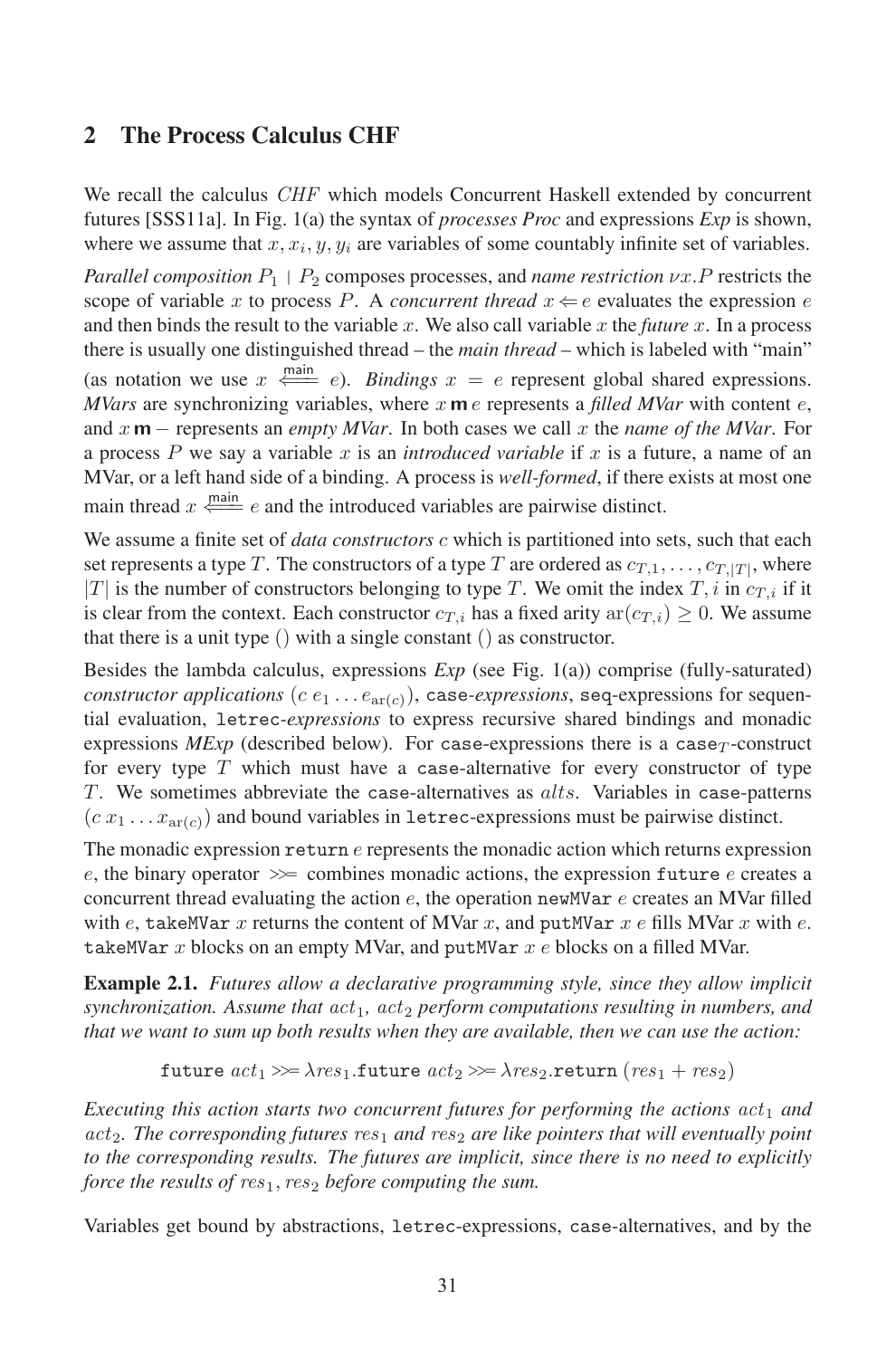$P, P_i \in \text{Proc} ::= P_1 \mid P_2 \mid \nu x. P \mid x \Leftarrow e \mid x = e \mid x \mathbf{m} e \mid x \mathbf{m}$  $e, e_i \in Exp ::= x | m | \lambda x . e | (e_1 e_2) | c e_1 ... e_{ar(c)} | \texttt{seq} e_1 e_2$ | letrec  $x_1 = e_1, \ldots, x_n = e_n$  in e | case<sub>T</sub> e of  $alt_{T,1} \ldots alt_{T,|T|}$  where  $alt_{T,i} = (c_{T,i} x_1 \ldots x_{ar(c_{T,i})} \rightarrow e_i)$  $m \in MExp ::=$  return  $e \mid e_1 \gg e_2 \mid$  future  $e$ | takeMVar  $e$  | newMVar  $e$  | putMVar  $e_1 e_2$  $\tau, \tau_i \in \text{Typ} ::= \text{IO } \tau \mid (T \tau_1 \ldots \tau_n) \mid \text{MVar } \tau \mid \tau_1 \rightarrow \tau_2$ (a) Syntax of Processes, Expressions, Monadic Expressions and Types  $\mathbb{D} \in PC ::= [\cdot] | \mathbb{D} | P | P | \mathbb{D} | \nu x. \mathbb{D}$  M  $\in MC ::= [\cdot] | \mathbb{M} \gg e$  $\mathbb{E} \in EC ::= [\cdot] | (\mathbb{E} e) | (\text{case } \mathbb{E} \text{ of } alts) | (\text{seq } \mathbb{E} e)$  $\mathbb{F} \in FC ::= \mathbb{E} | (\text{takenVar }\mathbb{E}) | (\text{putMVar }\mathbb{E} e)$ L ∈ *LC* ::=  $x \leftarrow \mathbb{M}[\mathbb{F} | x \in \mathbb{M}[\mathbb{F}[x_n] | x_n = \mathbb{E}_n[x_{n-1}] | \dots | x_2 = \mathbb{E}_2[x_1 | x_1 = \mathbb{E}_1]$ where  $\mathbb{E}_2, \dots \mathbb{E}_n$  are not the empty context.  $\widehat{\mathbb{L}} \in \widehat{LC} ::= x \leftarrow \mathbb{M}[\mathbb{F} | x \in \mathbb{M}[\mathbb{F}[x_n]| | x_n = \mathbb{E}_n[x_{n-1}] | \dots | x_2 = \mathbb{E}_2[x_1] | x_1 = \mathbb{E}_1$ where  $\mathbb{E}_1, \mathbb{E}_2, \ldots \mathbb{E}_n$  are not the empty context.  $(1, 2, \ldots, 2)$  and the context state  $\sum_{i=1}^{n}$  is contexted. Monadic Computations: (lunit)  $y \in \mathbb{M}$ [return  $e_1 \gg e_2$ ]  $\frac{CF}{C}$   $y \in \mathbb{M}$ [ $e_2$   $e_1$ ] (tmvar)  $y \leftarrow \mathbb{M}[\texttt{takeMVar} \ x] | x \mathbf{m} e \frac{c_{HF}}{c_{HF}} y \leftarrow \mathbb{M}[\texttt{return} \ e] | x \mathbf{m} (pmvar)y \leftarrow \mathbb{M}[putMVar \ x \ e] | x \ \mathbf{m} - \frac{CHF}{\sqrt{H}} y \leftarrow \mathbb{M}[return ()] | x \ \mathbf{m} \ e$  $(\text{nnvar}) y \leftarrow \mathbb{M}[\text{newMVar } e] \xrightarrow{CHF} \nu x. (y \leftarrow \mathbb{M}[\text{return } x] + x \mathbf{m} e)$ (fork)  $y \in \mathbb{M}$ [future  $e$ ]  $\xrightarrow{CHF} \nu z. (y \in \mathbb{M}$ [return  $z$ ]  $z \Leftarrow e$ ) where z is fresh and the created thread is not the main thread (unIO)  $y \leftarrow$  return  $e \xrightarrow{CHF} y = e$  if the thread is not the main-thread Functional Evaluation:  $(cp)$  $\widehat{\mathbb{L}}[x] | x = v \xrightarrow{CHF} \widehat{\mathbb{L}}[v] | x = v$ *if*  $v$  is an abstraction or a variable (cpcx)  $\widehat{\mathbb{L}}[x] | x = c e_1 ... e_n$  if c is a constructor, or a monadic operator  $\overrightarrow{CHF} \nu y_1, \ldots y_n$ . ( $\widehat{\mathbb{L}}[c y_1 \ldots y_n | x = c y_1 \ldots y_n | y_1 = e_1 | \ldots | y_n = e_n]$  $(mkbinds) \mathbb{L}[letrec x_1 = e_1, \dots, x_n = e_n \text{ in } e]$  $\stackrel{\text{CHF}}{\longrightarrow} \nu x_1, \ldots, x_n$ .  $(\mathbb{L}[e] \mid x_1 = e_1 \mid \ldots \mid x_n = e_n)$ (lbeta)  $\mathbb{L}[(\lambda x.e_1) e_2] \xrightarrow{CH} \nu x. (\mathbb{L}[e_1] | x = e_2)$ <br>(case)  $\mathbb{L}[\text{case}_T (ce_1 ... e_n) \text{ of } ... (cy_1 ... y_n \rightarrow e) ...]$  $\stackrel{CHF}{\longrightarrow} \nu y_1, \ldots, y_n. (\mathbb{L}[e] \mid y_1 = e_1 \mid \ldots \mid y_n = e_n])$ (seq) $\mathbb{L}[(\text{seq } v e)] \xrightarrow{\text{CHF}} \mathbb{L}[e]$  if v is a functional value **Closure:** If  $P_1 \equiv \mathbb{D}[P'_1]$ ,  $P_2 \equiv \mathbb{D}[P'_2]$ , and  $P'_1 \xrightarrow{CHF} P'_2$  then  $P_1 \xrightarrow{CHF} P_2$  $\frac{2}{1}$   $\frac{2}{3}$ , and  $\frac{1}{2}$ 

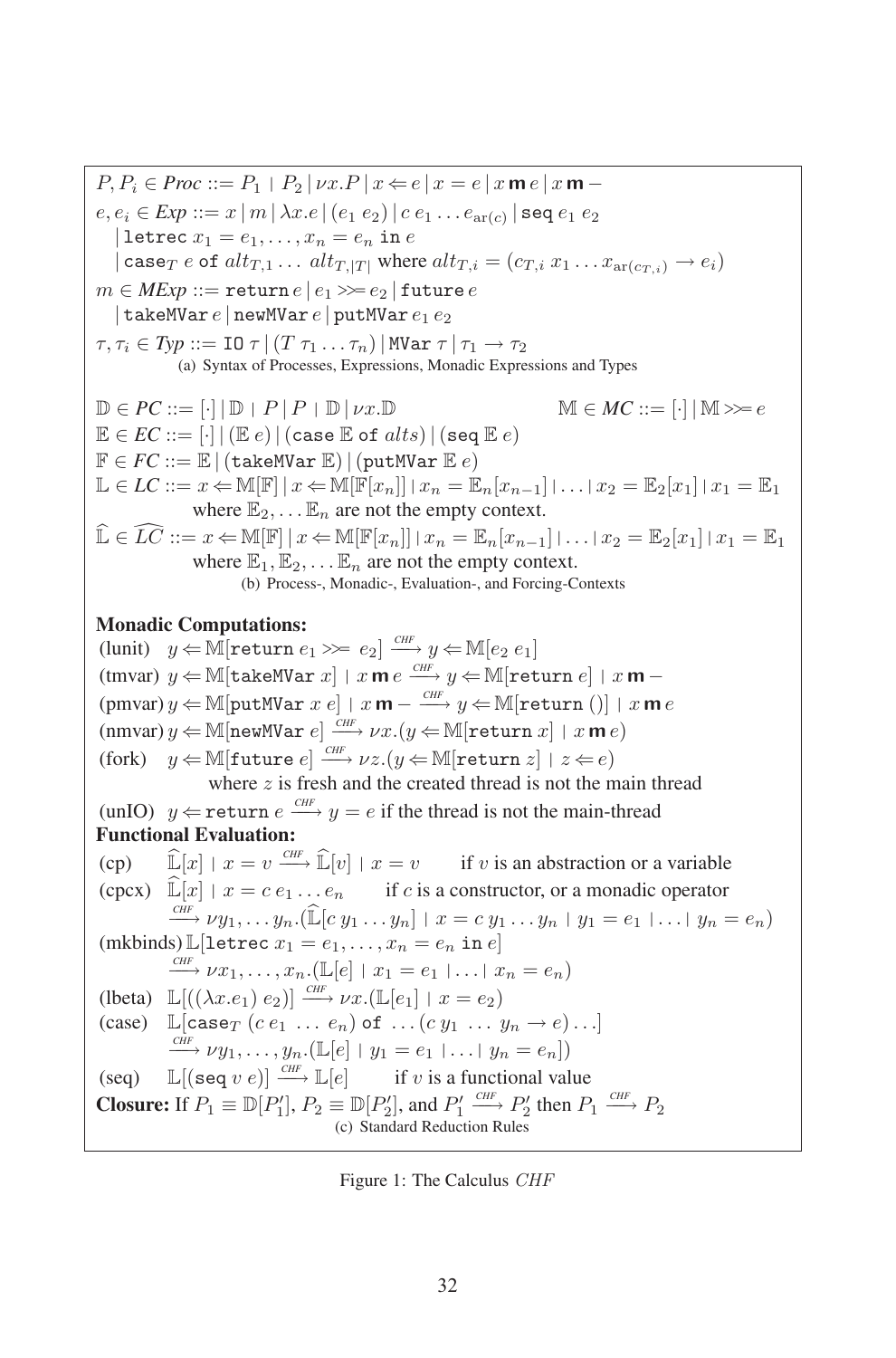restriction  $\nu x.P$ . This induces a notion of free and bound variables. With  $FV(P)$  $(FV(e),$  resp.) we denote the free variables of process P (expression e, resp.) and with  $=\alpha$  we denote  $\alpha$ -equivalence. We assume that the *distinct variable convention* holds, i.e. all free variables are distinct from bound variables, all bound variables are pairwise distinct, and reductions implicitly perform  $\alpha$ -renaming to obey this convention. For processes *structural congruence*  $\equiv$  is defined as the least congruence satisfying the equations  $P_1 | P_2 \equiv P_2 | P_1; \nu x_1 \nu x_2 \cdot P \equiv \nu x_2 \nu x_1 \cdot P; (P_1 | P_2) | P_3 \equiv P_1 | (P_2 | P_3);$  $P_1 \equiv P_2$ , if  $P_1 = \alpha P_2$ ; and  $(\nu x.P_1) | P_2 \equiv \nu x.(P_1 | P_2)$ , if  $x \notin FV(P_2)$ .

For typing of processes and expressions  $CHF$  uses a monomorphic type system where data constructors and monadic operators are treated like "overloaded" polymorphic constants. The syntax of types  $Typ$  is shown in Fig. 1(a). IO  $\tau$  means a monadic action with result type τ, MVar τ means an MVar-reference with content type τ, and  $τ_1 \rightarrow τ_2$  is a function type. For a constructor c we let types $(c)$  be set of its monomorphic types. For simplicity we assume that every variable x has a fixed (built-in) type given by a global typing function  $\Gamma$ , i.e.  $\Gamma(x)$  is the type of variable x. For space reasons we omit the typing rules of [SSS11a], but we use the notation  $\Gamma \vdash P$  :: wt  $(\Gamma \vdash e :: \tau, \text{resp.})$  meaning that (well-formed) process P can be well-typed (expression e can be well-typed with type  $\tau$ , resp.) using the global typing function Γ. Special typing restrictions are that  $x \Leftarrow e$  is well-typed, if  $\Gamma \vdash e :: \text{IO } \tau$ , and  $\Gamma(x) = \tau$ , and that the first argument of seq must not be an IO- or MVar-type, since otherwise the monad laws would not hold in  $CHF$  (and even not in Haskell, see [SSS11a]).

Operational Semantics and Program Equivalence The operational semantics of CHF (see [SSS11a]) is given by a small-step reduction which implements a call-by-need strategy. The definition requires several classes of contexts, which are shown in Fig. 1(b). For processes there are *process contexts PC*. For expressions, *monadic contexts MC* are used to find the first monadic action in a sequence of actions. For the evaluation of pure expressions, usual (call-by-name) *expression evaluation contexts EC* are used, and to enforce the evaluation of the (first) argument of the monadic operators takeMVar and putMVar, the class of *forcing contexts FC* is used. Since we followacall-by-need strategy, we sometimes need to search a redex along a chain of bindings, which is expressed by the  $LC$ -contexts and as a special case by the  $LC$ -contexts.

Definition 2.2 (Call-by-Need Standard Reduction). *A* functional value *is an abstraction or a constructor application, a* value *is a functional value or a monadic expression of MExp. The* call-by-need standard reduction  $\frac{CHF}{}$  *is defined by the rules and the closure in Fig. 1(c). We assume that only well-formed processes are reducible. We also assume that successful processes (see below, Definition 2.3) are irreducible.*

The rules for functional evaluation include a sharing variant of  $\beta$ -reduction (rule (lbeta)), a rule for copying shared bindings into a needed position: For abstractions rule (cp) is used and for constructor applications rule (cpcx) shares the arguments before copying the used and for constructor applications rule (cpcx) shares the arguments before copying the constructor. The rules (case) and (seq) evaluate case- and seq-expressions, and the rule (mkbinds) moves letrec-bindings into the global set of shared bindings. For monadic computations the rule (lunit) applies the first monad law to proceed a sequence of monadic actions. The rules (nmvar), (tmvar), and (pmvar) handle the creation of and the access to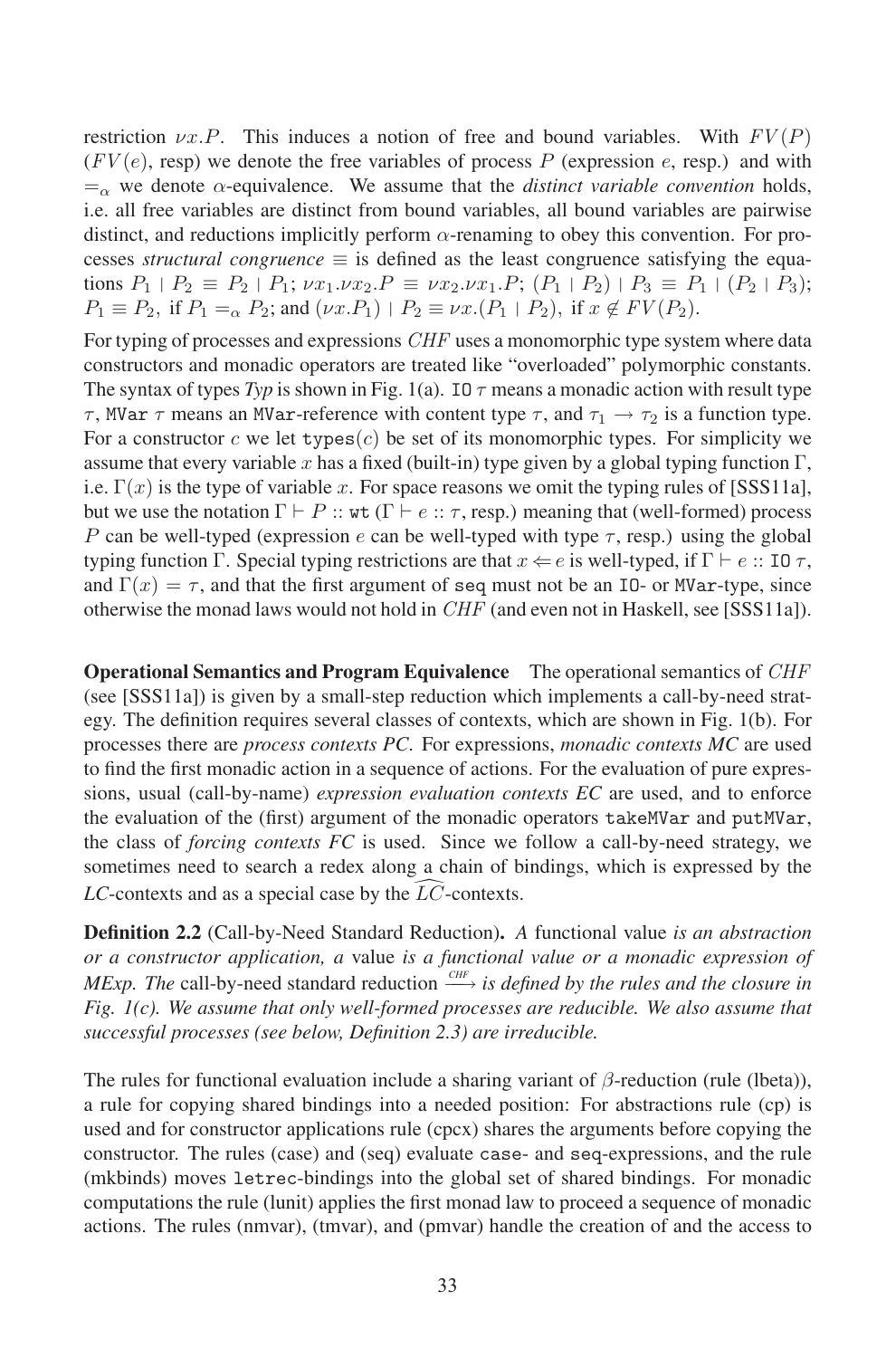MVars where (tmvar) can only be performed on a filled MVar, and (pmvar) requires an empty MVar. The rule (fork) spawns a new concurrent thread, where the calling thread receives the name of the future as result. If a concurrent thread finishes its computation, then the result is shared as a global binding and the thread is removed (rule (unIO)).

For a reduction  $\rightarrow$  (and also transitions and transformations) we denote with  $\stackrel{+}{\rightarrow}$ ,  $\stackrel{*}{\rightarrow}$  the transitive and the reflexive-transitive closure of  $\rightarrow$ , respectively. The notation  $\stackrel{k}{\rightarrow}$  means a sequence of  $k \rightarrow$ -steps and  $\frac{0 \vee 1}{k}$  mean one or no reduction. We also sometimes attach a specific label to the arrow if we mean a specific reduction, and also write  $(CHF, a)$  for a CHF-standard reduction of kind <sup>a</sup>.

Contextual equivalence equates two processes  $P_1, P_2$  if their observable behavior is indistinguishable if  $P_1$  and  $P_2$  are plugged into any process context. Thereby the usual  $\frac{1}{2}$  observation is whether the evaluation of the process successfully terminates (called mayconvergence). However, this observation is not sufficient in a concurrent setting, and thus we will observe may-convergence and a variant of must-convergence (called shouldconvergence, see also [RV07, SSS08, SSS11a]):

Definition 2.3. *A process* <sup>P</sup> *is* successful *iff it is well-formed and contains a main thread* of the form  $x \stackrel{\text{main}}{\Longleftarrow}$  return e. A process P may-converges *(written as P*  $\downarrow$ ), *iff it is wellformed and reduces to a successful process, i.e.*  $\exists P' : P \xrightarrow{CHF,*} P' \wedge P'$  *is successful. If* <sup>P</sup><sup>↓</sup> *does not hold, then* <sup>P</sup> must-diverges *written as* <sup>P</sup>⇑*. A process* <sup>P</sup> should-converges *(written as* P⇓*), iff it is well-formed and remains may-convergent under reduction, i.e.*  $\forall P' : P \xrightarrow{CHF, *} P' \implies P' \downarrow$ . If P is not should-convergent, then we say P may-diverges, *written as*  $P \uparrow$ *. For an expression*  $e$  :: IO  $\tau$  *we write*  $e \chi$  *for any*  $\chi \in \{\downarrow, \downarrow, \uparrow, \uparrow\}$  *iff*  $P \chi$ *where*  $P := x \xleftarrow{\text{main}} e$  *and*  $x \notin FV(e)$ *.* 

Note that  $P \uparrow$  iff there is a finite reduction sequence  $P \xrightarrow{CHF, *} P'$  such that  $P' \uparrow$ .

**Definition 2.4.** Contextual approximation  $\leq_{CHF}$  *and* contextual equivalence  $\sim_{CHF}$  *on processes are defined*  $as \leq_{CHF} := \leq_{\perp} \cap \leq_{\parallel} \text{ and } \sim_{CHF} := \leq_{CHF} \cap \geq_{CHF}$  where

$$
\begin{array}{lll} P_1\leq_\downarrow P_2 & \textit{iff} & \forall \mathbb{D}\in PC:\mathbb{D}[P_1]\downarrow \implies \mathbb{D}[P_2]\downarrow \\ P_1\leq_\Downarrow P_2 & \textit{iff} & \forall \mathbb{D}\in PC:\mathbb{D}[P_1]\Downarrow \implies \mathbb{D}[P_2]\Downarrow \end{array}
$$

**Transformations and Reduction Lengths in**  $CHF$  We recall some results of [SSS11a] on the correctness of several program transformations for *CHF*. Moreover, for some specific cases we prove that the reduction length of a standard reduction is not increased by a transformation. These results will be necessary later when we show that the abstract by a damsformation. These results with a machine is a correct evaluator for *CHF*.

A *program transformation*  $\gamma$  is a binary relation on processes. It is *correct* iff  $\gamma \subseteq \sim_{CHF}$ .

In Fig. 2 some program transformations are defined, where  $\mathbb C$  is a process context with an  $\frac{1}{2}$  expression hole. The general copying rule (gcp) allows to copy a binding into an arbitrary pression note. The general copying rate (gep) about to copy a omaing mee an around y<br>position, the transformation (cpx) is the special case where the copied expression is a variable, and the transformation (cpcxxL) is the special case of (gcp) where the copied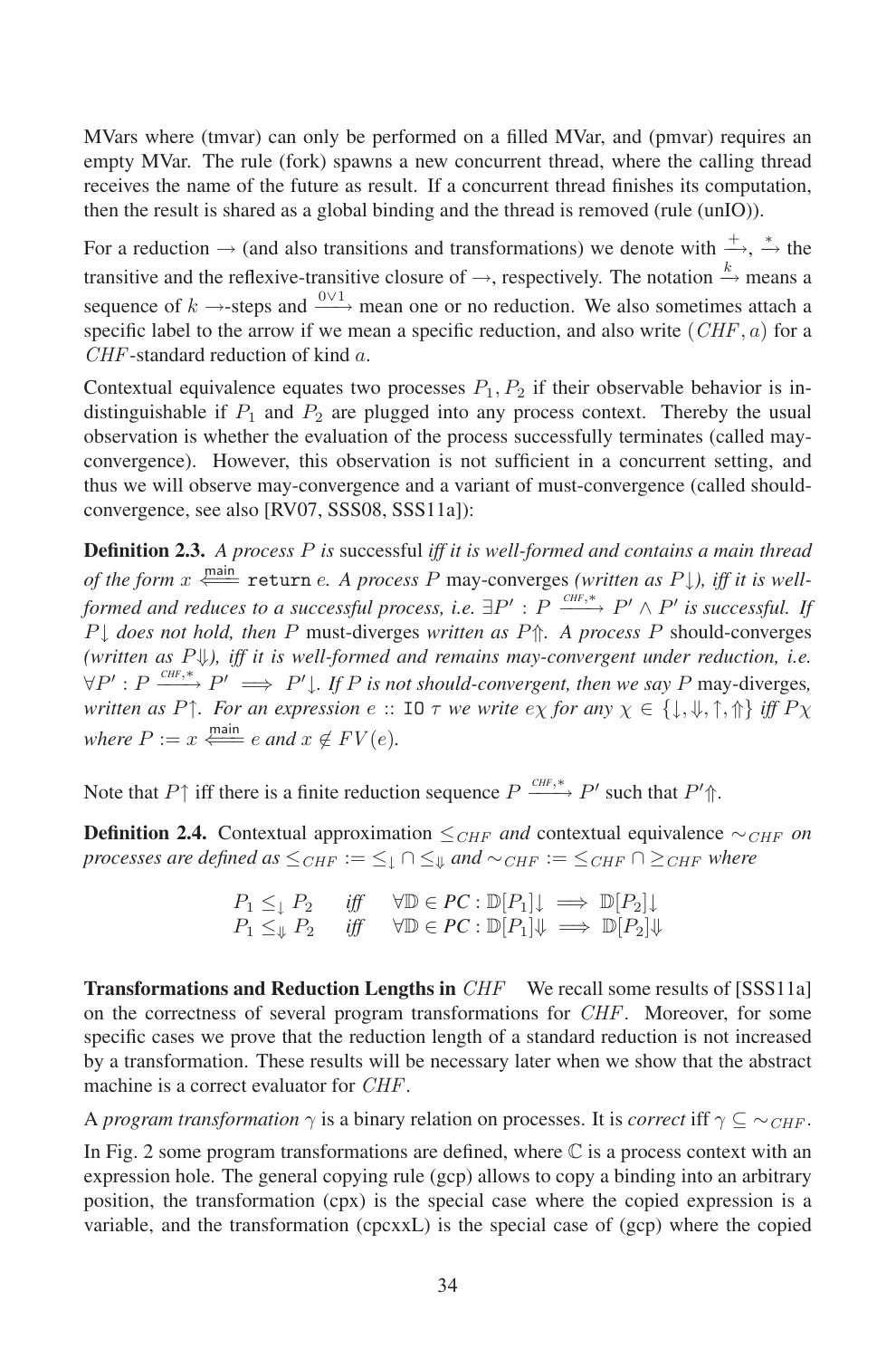(gcp) $\mathbb{C}[x] | x = e \rightarrow \mathbb{C}[e] | x = e$ (cpx) $\mathbb{C}[x]$  |  $x = y \rightarrow \mathbb{C}[y]$  |  $x = y$ , where y is a variable (cpcxxL)  $\widehat{\mathbb{L}}[x] | x = c y_1 \dots y_n \rightarrow \widehat{\mathbb{L}}[c y_1 \dots y_n] | x = c y_1 \dots y_n$ where c is a constructor or a monadic operator,  $\widehat{\mathbb{L}} \in \widehat{LC}$ , and all  $y_i$  are variables  $(g<sub>C</sub>)$  $\nu x_1, \ldots, x_n.(P | Comp(x_1) | \ldots | Comp(x_n)) \rightarrow P$ if for all  $i \in \{1, ..., n\}$ : Comp $(x_i)$  is a binding  $x_i = e_i$ , an MVar  $x_i$  **m**  $e_i$ , or an empty MVar  $x_i$  **m** –, and  $x_i \notin FV(P)$ .



expression is a constructor application or a monadic operator where all arguments are variables and the target must be inside an  $\widehat{LC}$ -context. The rule (gc) performs garbage collection and thus allows to remove unused parts of the process.

Theorem 2.5 ([SSS11a]). *The reductions* (CHF, lunit)*,* (CHF, nmvar)*,* (CHF, fork)*, and* (CHF, unIO) *are correct transformations. The transformations* (cp)*,* (cpcx)*,* (lbeta)*,* (case)*,* (seq)*,* (mkbinds) *are correct as transformation in any context (i.e. the reduction rules* in Fig. 1(c) where the context  $\mathbb{L}$  is replaced by an arbitrary process context  $\mathbb{C}$  with *an expression hole) such that the scoping is not violated by the transformation. The transformations (gcp), (cpx), (cpcxxL), and (gc) are also correct.*

We introduce a special notion for reduction lengths:

**Definition 2.6.** If  $P_0 \xrightarrow{CHF} P_1 \xrightarrow{CHF} \ldots \xrightarrow{CHF} P_n$  where  $P_n$  is successful  $(P_n \Uparrow, resp.)$  and  $m \leq n$  *is the number of all reductions except for*  $(cp)$ -reductions that  $copy$  a variable, then we write  $P_0\downarrow^{[m,n]}P_n$  ( $P_0\uparrow^{[m,n]}P_n$ , resp.). We omit the process  $P_n$  if it is not of interest.

In [Sab12] we show that the following properties on reduction lengths hold:

**Proposition 2.7.** Let  $P_1$  and  $P_2$  be processes such that  $P_1 \stackrel{a}{\rightarrow} P_2$  where  $a \in$  $\{(CHF, cp), (gc), (cpx)\}\$ . Then  $P_1\downarrow^{[m,n]} \implies P_2\downarrow^{[m',n']}$  and  $P_1\uparrow^{[m,n]} \implies P_2\uparrow^{[m',n']}$ where in both cases  $m' \leq m$  and  $n' \leq n$ . If  $P_1 \xrightarrow{cpcxxL} P_2$ , then  $P_1\downarrow^{[m,n]} \implies$  $P_2\downarrow^{[m',n']}$  and  $P_1\uparrow^{[m,n]} \implies P_2\uparrow^{[m',n']}$  where in both cases  $m'\leq m$ .

### 3 Constructing an Abstract Machine for CHF

The goal of this section is to introduce an abstract machine for *CHF*. The construction of the goal of ans section is to into date an abstract machine for  $\circ$ *H1* : The construction of the machine is performed in three steps: first the machine *M1* for evaluating pure functional expressions is introduced, then the machine is extended to handle monadic actions (called *IOM1*) and finally concurrency is added resulting in the machine *CIOM1*.

An Abstract Machine for Evaluating Pure Expressions The abstract machine M1 evaluates pure functional programs. It is analogous to Sestoft's machine mark 1 [Ses97]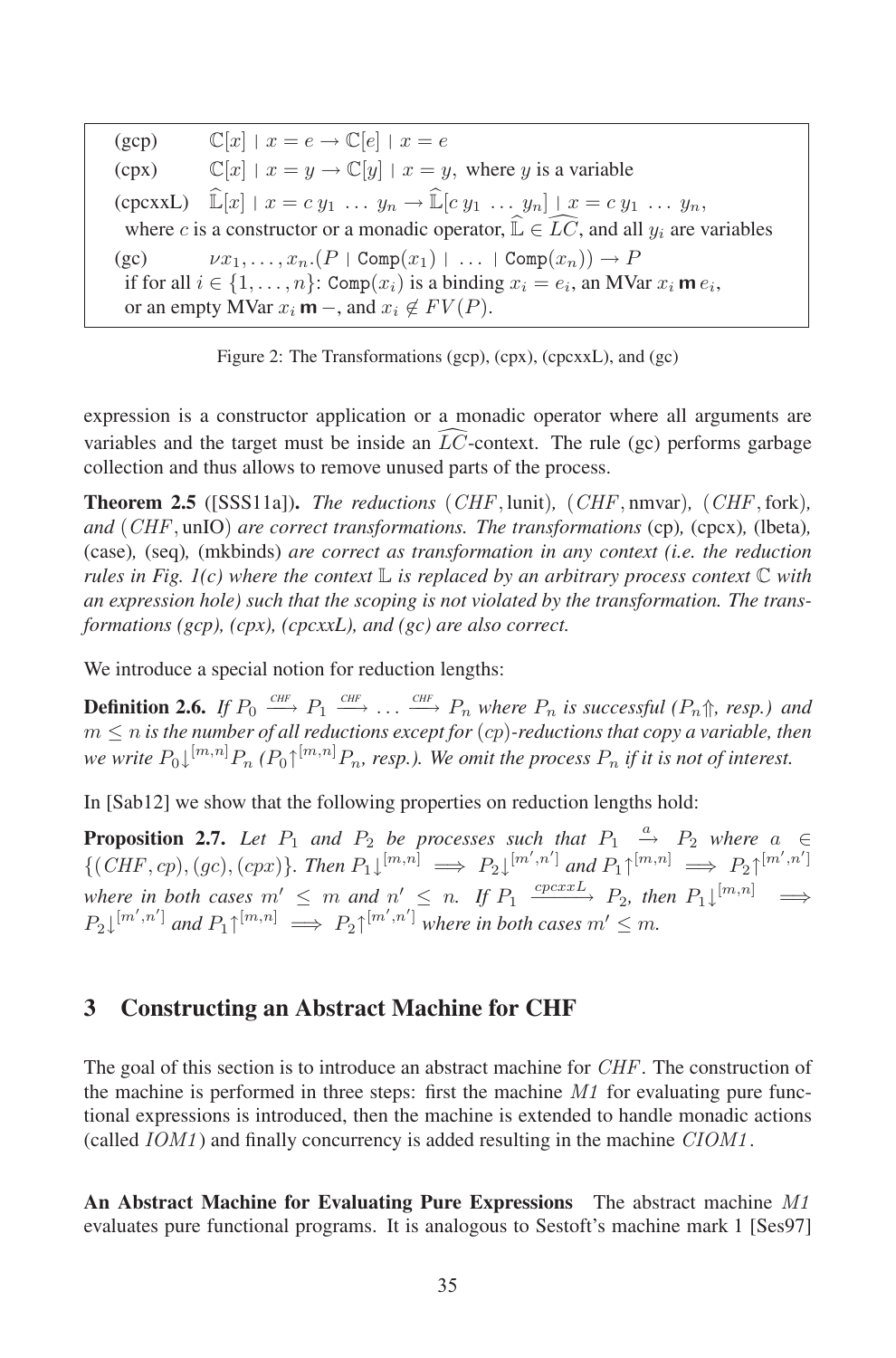but extended to operate also on case- and seq-expressions and to "functionally evaluate" monadic expressions, i.e. they are treated like ordinary constructor applications and *not* as actions. All of our abstract machines will only evaluate *simplified* expressions (analogous to *normalized expressions* in [Lau93, Ses97]):

**Definition 3.1.** *Simplified expressions*  $Exp_S$  *and simplified monadic expressions*  $MExp_S$ *are built* by the following grammar, where  $x, x_i$  are variables:

$$
e, e_i \in Exp_S ::= x \mid me \mid \lambda x. e \mid (e \ x) \mid c \ x_1 \dots x_{\text{ar}(c)} \mid \text{seq } e \ x
$$
\n
$$
\mid \text{letrec } x_1 = e_1 \dots x_n = e_n \text{ in } e
$$
\n
$$
\mid \text{case}_T e \text{ of } alt_{T,1} \dots alt_{T,|T|} \text{ where } alt_{T,i} = (c_{T,i} \ x_1 \dots x_{\text{ar}(c_{T,i})} \rightarrow e_i)
$$
\n
$$
me \in MExp_S ::= \text{return } x \mid x_1 \gg = x_2 \mid \text{future } x
$$
\n
$$
\mid \text{takeMVar } x \mid \text{newMVar } x_1 x_2
$$

Simplified process Proc<sub>S</sub> are defined like processes Proc where all expressions are simpli*fied expressions and additionally all MVars have only variables as content.*

We first define the state of  $M1$ :

**Definition 3.2.** A state of machine M1 is a tuple  $(H, e, S)$  where: H is a heap, i.e. a *mapping of (finitely many) variables to expressions. To make the mapping explicit, we use the notation*  $\{x_1 \mapsto e_1, \ldots, x_n \mapsto e_n\}$ *. We write*  $\mathcal{H}_1 \cup \mathcal{H}_2$  *for the disjoint union of the heaps*  $\mathcal{H}_1$  *and*  $\mathcal{H}_2$ *. The second component, e, is a simplified expression. It is the currently evaluated expression. S is a stack, where allowed entries are*  $\#_{\text{apo}}(x)$ *,*  $\#_{\text{sea}}(x)$ *,*  $\#_{\text{case}}(alts)$ *, and*  $#_{\text{hean}}(x)$ *. We use list notation for stacks, i.e.*  $\lceil \rceil$  *is the empty stack, and*  $a : S$  *is the stack with top entry* a *and tail* S*.*

For a well-typed simplified expression e, the *initial state* of machine M1 is  $(\emptyset, e, []$ ). A state of M1 is a *final state* if it is of the form  $(\mathcal{H}, v, []$ ) where v is an abstraction, a constructor application, or a monadic expression. In Fig. 3(a) the *transition relation*  $\stackrel{M1}{\longrightarrow}$  of machine  $M1$  is defined. The rules (pushApp), (pushSeq), and (pushAlts) perform unwinding to find the next redex. The corresponding contexts are stored on the stack. The rules (takeApp), (takeSeq), and (branch) perform beta-, seq-, and case-reduction. The rules (enter) and (update) are used to look up and restore (after a successful evaluation) bindings of the heap. The rule (mkBinds) moves local letrec-bindings into the (global) heap.

Compared to Sestoft's mark 1 we did some slight modifications (aside from handling seq and case): We did not include a rule (blackhole) for the case, that the redex is a variable which is not bound in the heap (e.g. this case may happen after trying to evaluate a recursive binding of the form  $x \mapsto \text{seq } x x$ ). In our machine M1 there is simply no transition and the machine gets stuck. Another difference is in the (update) transition: While M1 allows to perform an update if the expression is a variable, Sestoft's mark 1 does not allow this transition. One reason for our modification is that later in the machine with IO-transitions (*IOM1*) we also must perform those updates, if the variables are names of MVars, e.g. for the process  $y \leftarrow \text{takeMVar } x \mid x = z \mid z \text{ m } v$  the name of the MVar z of m vas, e.g. for the process  $y \leftarrow$  subcrivent  $x \mid x = z + z$  in v the name of the m varies of the m varies of the m varies of the m varies of the m varies of the m varies of the m varies of the m varies of the m varies of itly perform  $\alpha$ -renaming in our rules, but we assume that the distinct variable convention is always fulfilled and that necessary  $\alpha$ -renamings are performed implicitly.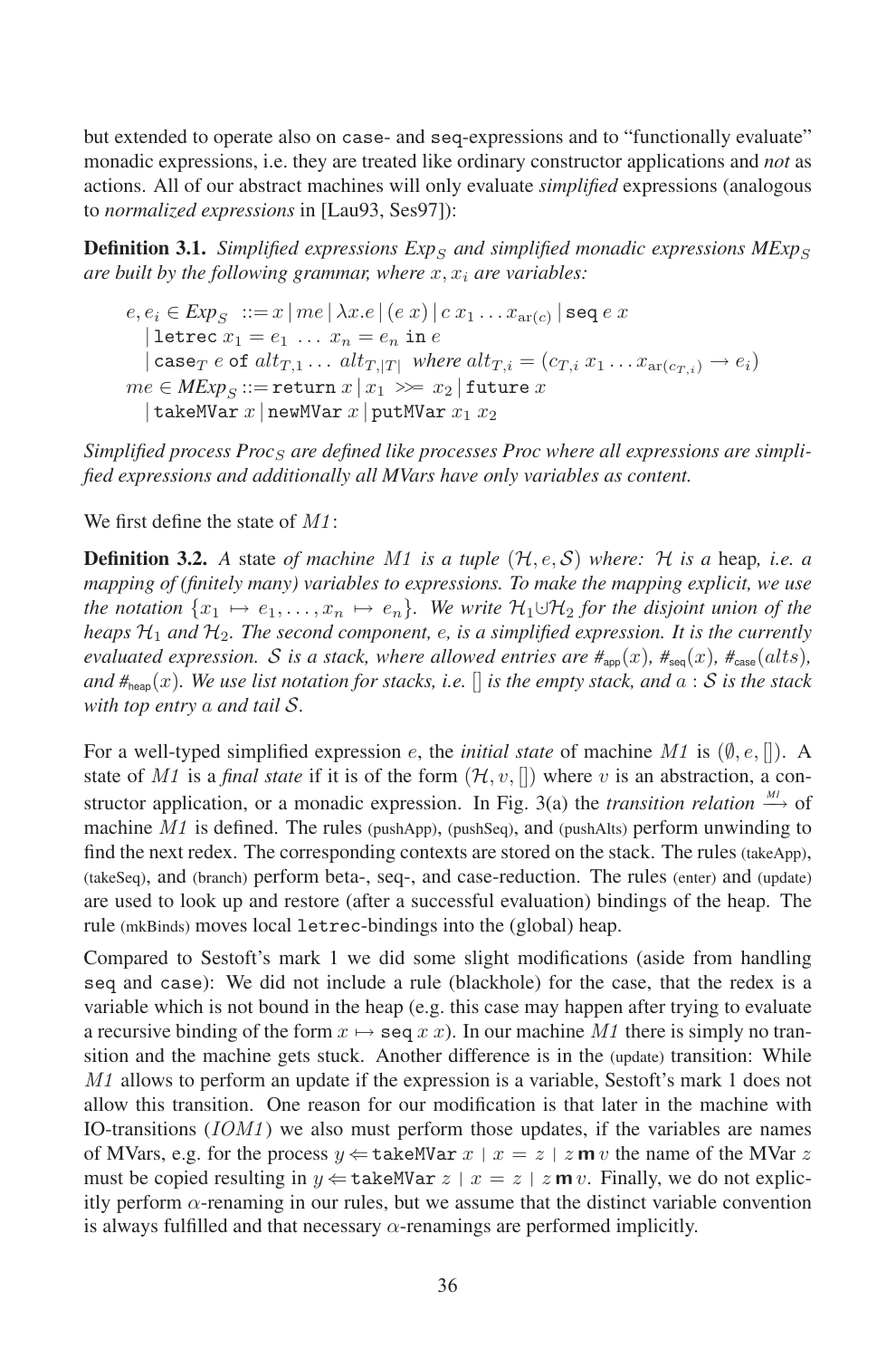(pushApp) (H, (e x), S) 
$$
\xrightarrow{M} (H, e, #_{app}(x): S)
$$
  
\n(pushAlso) (H, (see e x), S)  $\xrightarrow{M} (H, e, #_{app}(x): S)$   
\n(pushAlts) (H, (case e of alts), S)  $\xrightarrow{M} (H, e, #_{app}(alts): S)$   
\n(takeApp) (H, λx.e,  $#_{app}(y): S$ )  $\xrightarrow{M} (H, e[y/x], S)$   
\n(takeSeq) (H, v,  $#_{sep}(y): S$ )  $\xrightarrow{M} (H, e[y/x], S)$   
\n(takeSeq) (H, v,  $#_{sep}(y): S$ )  $\xrightarrow{M} (H, e,y,S)$ , if v is an abstraction or a constructor app.  
\n(branch) (H, (c x<sub>1</sub>... x<sub>n</sub>),  $#_{case}... (C y1... yn → e)...): S$ )  $\xrightarrow{M} (H, e[xi/yi]i=1, S)$   
\n(enter) (H∪[y → e], y, S)  $\xrightarrow{M} (H∪[y → v]$ , v, S)  
\nif v is an abstraction, a constructor app., a monadic operator, or a variable with  $v \neq y$   
\n(mkBinds) (H, letrec x<sub>1</sub> = e<sub>1</sub>,..., x<sub>n</sub> = e<sub>n</sub> in e, S)  $\xrightarrow{M} (H∪[yi=1 {xi → ei}, e, S)$   
\n(a) Transition Relation  $\xrightarrow{M} (H, M(:g', S', T')$   
\nif (H, e, S)  $\xrightarrow{M} (H', M'; e', S', T')$   
\nif (H, e, S)  $\xrightarrow{M} (H', M'; e', S', T')$   
\nif (H, e, S)  $\xrightarrow{M} (H', M'; e', S', T')$   
\nif (H, e, S)  $\xrightarrow{M} (H', M'; x', S', T')$   
\nwhere y is a fresh variable  
\n(takeMVar) (H, M(15<sub>i</sub> m r), x],  $\theta_{min} (H, M∪[y m x],$  return y,[], T)  
\n(pushPut) (H, M, takelWar x,[],

Figure 3: Transition Relations of the Machines  $M1$ ,  $IOM1$ , and  $C IOM1$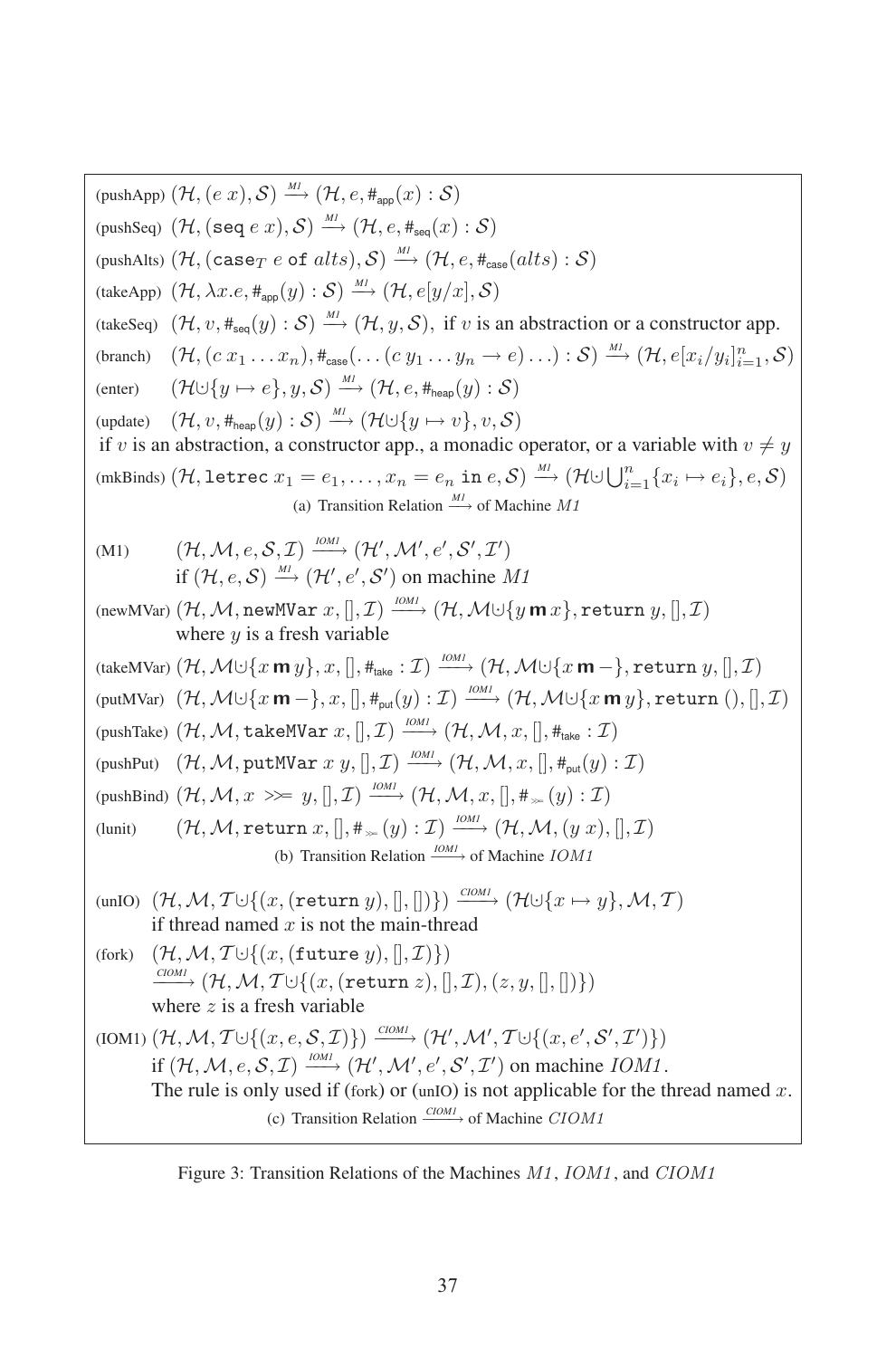#### Example 3.3. *We demonstrate the evaluation of machine* M1 *:*

 $(\emptyset, \text{letrec } x_1 = (\lambda y. y) w, x_2 = \text{takeMVar } x_1, x_3 = x_2 \text{ in } (\lambda z. z) x_3, []$ *M1*,mkBinds  $\rightarrow$   $({x_1 \mapsto (\lambda y.y) w, x_2 \mapsto \texttt{takeMVar}\ x_1, x_3 \mapsto x_2}, (\lambda z.z) x_3, []$ *M1*,pushApp  $\rightarrow (\{x_1 \mapsto (\lambda y_1 y) w, x_2 \mapsto \text{takeMVar } x_1, x_3 \mapsto x_2\}, \lambda z. z, [\#_{\text{ann}}(x_3)])$ *M1*,takeApp  $(\{x_1 \mapsto (\lambda y. y) \ w, x_2 \mapsto \text{takeMVar } x_1, x_3 \mapsto x_2\}, x_3, []$ *M1*,enter  $(\{x_1 \mapsto (\lambda y. y) \ w, x_2 \mapsto \text{takeMVar } x_1\}, x_2, [\#_{\text{hom}}(x_3)])$ *M1*,update  $({x_1 \mapsto (\lambda y.y) w, x_2 \mapsto \text{takeMVar } x_1, x_3 \mapsto x_2}, x_2, \ldots)$ *M1*,enter  $({x_1 \mapsto (\lambda y.y) w, x_3 \mapsto x_2}, \text{takeMVar } x_1, [\#_{\text{hean}}(x_2)])$ *M1*,update  $({x_1 \mapsto (\lambda y.y) w, x_3 \mapsto x_2, x_2 \mapsto \texttt{takeMVar} x_1}, \texttt{takeMVar} x_1, []$ 

*The last state is a final state, since* M1 *treats monadic operators like values.*

**Extending M1 by Monadic I/O** We will extend the machine  $M_1$ , such that MVars and operations on MVars can be performed. We have to implement the operations of the monad, i.e. return,  $\gg$  and the operations takeMVar, putMVar, newMVar to access and monad, i.e. return,  $\gg$  and the operations takeMVar, putMVar, newMVar to access and create MVars. The state of the machine is extended by two components: a set of MVars which models the memory and a further stack – called IO-stack – which allows a clean separation between monadic and functional evaluation. An *IO-stack* is a stack where the following entries are allowed: The symbol  $#_{\text{take}}$  to store a takeMVar operation, entries of the form  $#_{put}(x)$  to store a putMVar-operation, where x is the new (to-be-written) content of the MVar, and  $\#_{\infty}(y)$  to store a  $\gg$  -operation, where y is the right argument of  $\gg$ .

**Definition 3.4.** A state of the machine IOM1 is a tuple  $(H, M, e, S, I)$  where heap H, *expression* e*, and stack* S *are as before (in machine* M1 *).* M *is a set of MVars with variables as content: a filled MVar is written as* x **m** y*, and an empty MVar is written as* x **m** −*.* I *is an IO-stack.*

We only consider the evaluation of expressions of IO-type. For computing an expression e :: IO  $\tau$  the machine *IOM1* starts with state  $(\emptyset, \emptyset, e, \|, \|)$ . A state is a *final state* if both stacks are empty and the evaluated expression is of the form (return x).

The transition relation  $\frac{10M1}{2}$  of the machine *IOM1* is defined in Figure 3(b). The first rule lifts all transitions of *M1* to machine *IOM1*. The remaining rules have in common, that they require the (usual) stack  $S$  to be empty. That is how functional evaluation is separated from monadic computation: as long as the usual stack is filled, functional evaluation is performed and if the usual stack is empty, then monadic computations are performed. The rule (newMVar) creates a new MVar and returns its name. The rule (takeMVar) takes the content of a filled MVar. There is no rule for the case that the MVar is already empty. In this case the machine gets stuck. Performing the take-operation requires that the to-beevaluated expression is already the name of the MVar. That is why first (pushTake) pushes the evaluated expression is already the name of the MVar. That is why first (pushTake) pushes the take-operation on the IO-stack and thus forces the argument to be evaluated first. The rules (putMVar) and (pushPut) are the corresponding rules for performing <sup>a</sup> putMVar-operation: First (pushPut) enforces the first argument to be evaluated (to get the name of the MVar),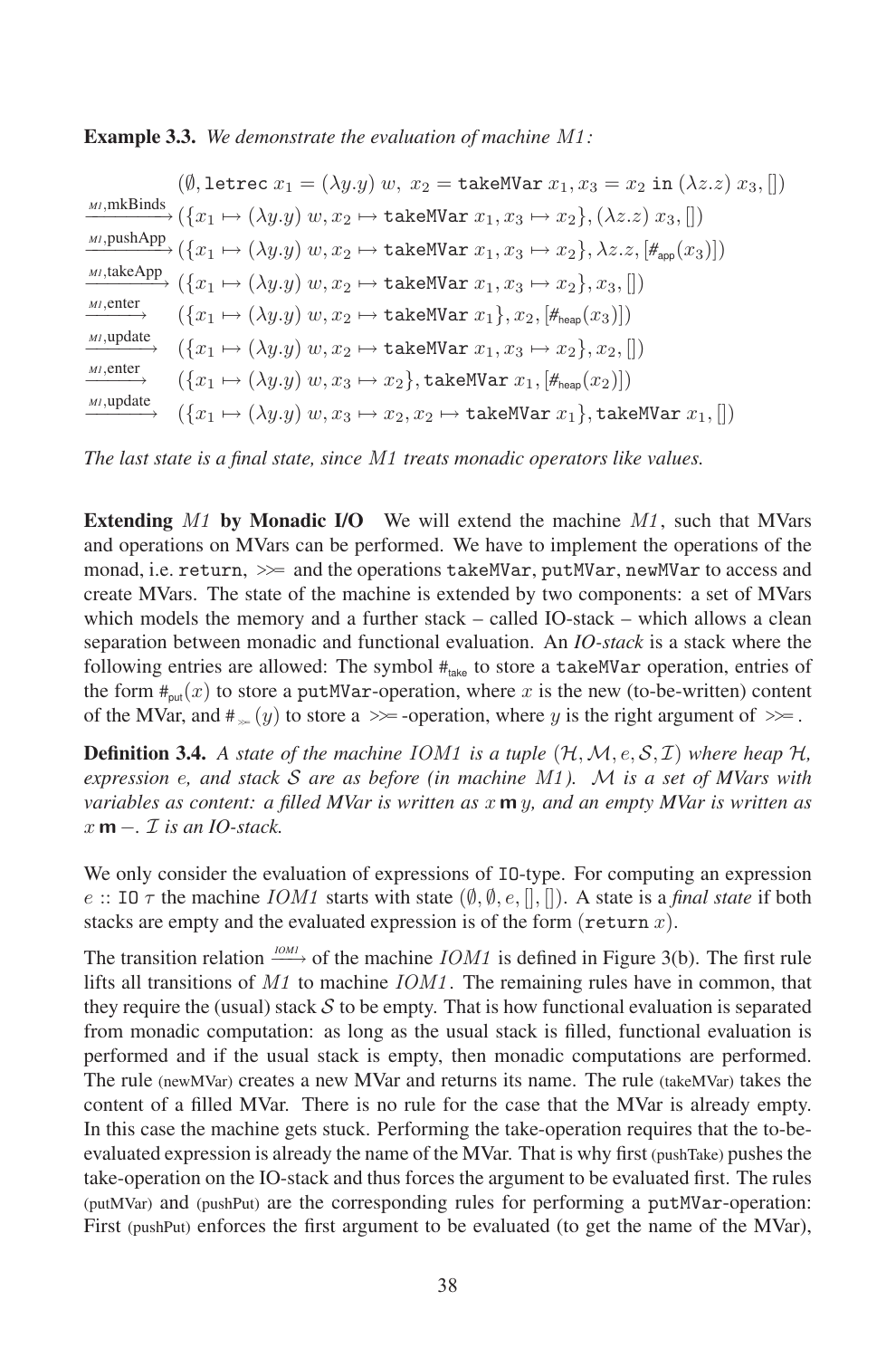then either (putMVar) is performed to fill the MVar (if it is empty) or the machine gets stuck, if the MVar is already filled. For implementing the monadic sequencing operator  $\gg$  , the action on the left hand side is performed first. Hence the (pushBind)-operation stores the second argument on the IO-stack. When the execution of the first action ends successfully with (return  $x$ ), then rule (lunit) evaluates the  $\gg$  -operator.

A single thread  $y \leftarrow \mathbb{M}[\mathbb{F}[e]]$  of *CHF* corresponds to a machine state of *IOM1* as follows: the IO-stack holds the corresponding  $M$ -context of the expression and also the takeMVaror putMVar-operation on the top-level of the <sup>F</sup>-context. The call-by-name evaluation context  $E$  inside the  $F$ -context is stored on the usual stack.

Since we only evaluate well-typed expressions, the following lemma holds:

Lemma 3.5. *For any machine state of* IOM1 *which is reachable from a start state for a well-typed expression* e :: IO τ *, the IO-stack is of the following form: All entries are of the form*  $\#_{\infty}(x)$  *except for the top-element which also may be*  $\#_{\text{take}}$  *or*  $\#_{\text{out}}(x)$ *.* 

Example 3.6. *We again consider the expression of Example 3.3 and its execution on machine* IOM1 *, where we assume that the set* M *contains a filled MVar* w **m** c*. The first eight transitions are as on machine* M1 *, where the MVars and the IO-stack are irrelevant:*

 $(\emptyset, \{w \mathbf{m} c\}, \text{letrec } x_1 = (\lambda y. y) w, x_2 = \text{takeMVar } x_1, x_3 = x_2 \text{ in } (\lambda z. z) x_3, \|, \|)$  $\stackrel{IOM1,*}{\longrightarrow}$   $(\{x_1 \mapsto (\lambda y.y)\ w,x_3 \mapsto x_2,x_2 \mapsto \texttt{takeMVar}\ x_1\},\{w\ \textsf{m}\ c\},\texttt{takeMVar}\ x_1,[],[]\ )$ 

*Now machine* IOM1 *proceeds as follows:*

*IOM1*,pushTake  $\overrightarrow{h_{\text{DM}}, \text{puslinear}}$   $\rightarrow (\{x_1 \mapsto (\lambda y. y) \ w, x_3 \mapsto x_2, x_2 \mapsto \text{takeMVar } x_1\}, \{w \ \textsf{m} \ c\}, x_1, [] , [\#_{\text{take}}])$ *IOM1*,enter  $\longrightarrow$   $\{x_3 \mapsto x_2, x_2 \mapsto \texttt{takeMVar}\ x_1\}, \{w \textbf{m} \ c\}, (\lambda y. y) \ w, [\#_{\texttt{heap}}(x_1)], [\#_{\texttt{take}}])$ *IOM1*,pushApp  $\longrightarrow$   $(\{x_3 \mapsto x_2, x_2 \mapsto \texttt{takeMVar}\ x_1\}, \{w \textbf{m} \ c\}, \lambda y. y, [\#_{\textsf{app}}(w), \#_{\textsf{heap}}(x_1)], [\#_{\textsf{take}}])$ *IOM1*,takeApp  $\longrightarrow \longrightarrow (\{x_3 \mapsto x_2, x_2 \mapsto \texttt{takeMVar}\ x_1\}, \{w\ \textsf{m}\ c\}, w, [\#_{\textsf{heap}}(x_1)], [\#_{\textsf{take}}])$ *IOM1*,update  $\longrightarrow$   $\{x_3 \mapsto x_2, x_2 \mapsto \texttt{takeMVar}\ x_1, x_1 \mapsto w\}, \{w \textbf{m} \ c\}, w, [] , [\#_{\texttt{take}}])$ *IOM1*,takeMVar  $\overrightarrow{m_{m1}, \text{inter.} \text{where}} \ (\{x_3 \mapsto x_2, x_2 \mapsto \text{takeMVar} \ x_1, x_1 \mapsto w\}, \{w \ \textsf{m}-\}, \text{return} \ c,[],[] \$ 

Adding Concurrency Constructing the concurrent machine CIOM1 from the sequential machine *IOM1* is easy, since most of the parts of the machine *IOM1* can be reused. Instead of evaluating a single expression, the machine CIOM1 will evaluate several expressions in several threads. Any such thread consists of a to-be-evaluated expression, a stack, and an IO-stack. Moreover, since threads represent futures, every thread has a name (a variable). There is one unique distinguished thread, the *main thread*. If the mainthread is successfully evaluated, then the whole machine stops. Further components of the machine  $C I O M 1$  are the heap  $H$  and the set of MVars  $M$  which are globally shared over all threads. For the transition relation of the machine CIOM1 a single thread is nondeterministically selected and the (thread-local) transition is performed for the selected thread. For this thread-local transition we can reuse the transition relation of the machine IOM1 . There are two exceptions: If the monadic operation future spawns a new thread, and if a thread finishes its evaluation such that its result can be shared in the heap.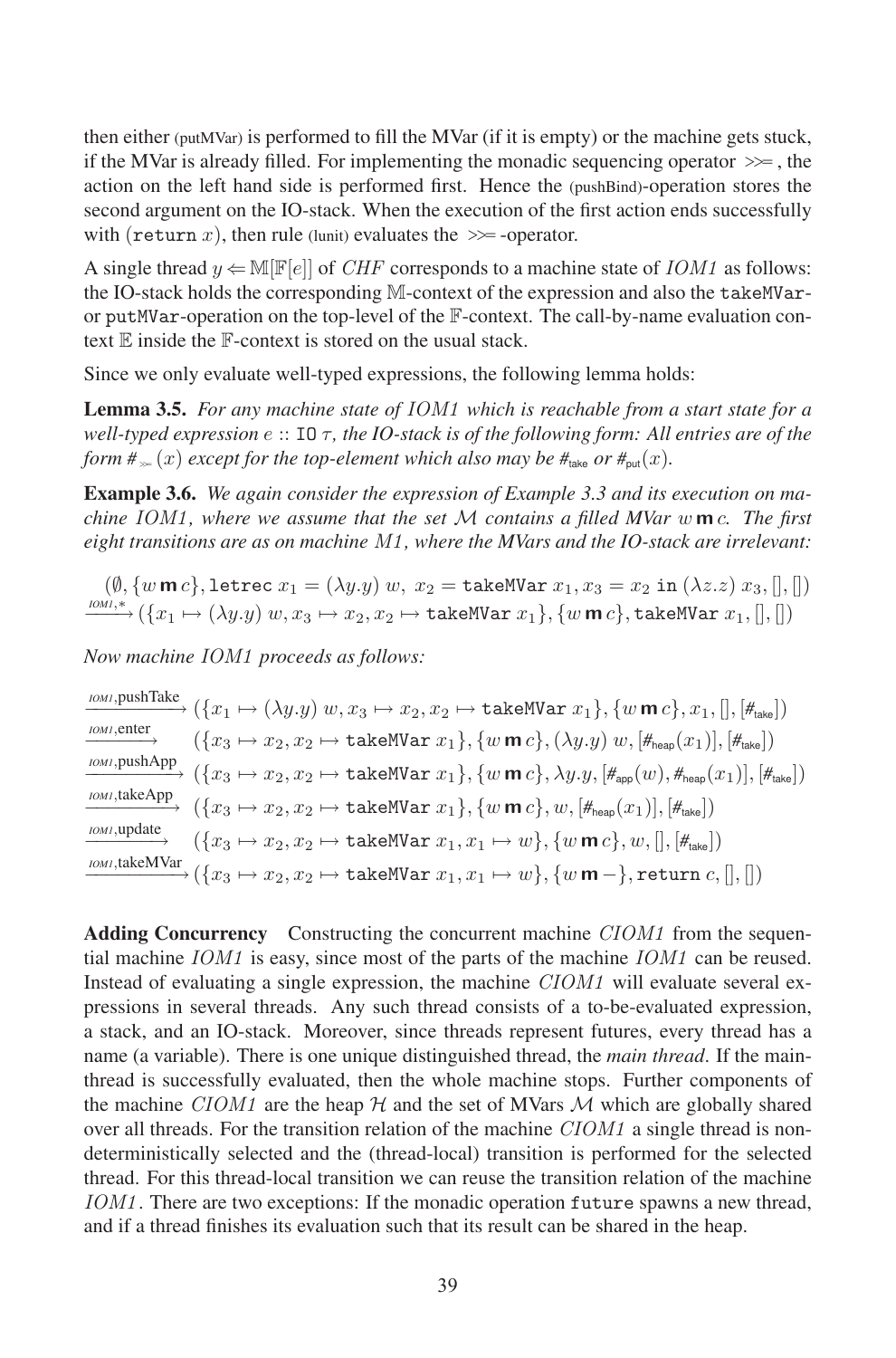Definition 3.7. *<sup>A</sup>* thread *(or* future*, alternatively) of the machine* CIOM1 *is a 4-tuple* (x, e, <sup>S</sup>, <sup>I</sup>) *where* <sup>x</sup> *is a variable, called the* name *of the future,* <sup>e</sup> *is a simplified expression which is evaluated by the thread,* S *is a stack, and* I *is an IO-stack. A future can be* distinguished as a main-thread, which we sometimes write as  $(x, e, S, \mathcal{I})^{\text{main}}$ .

*<sup>A</sup>* state *of machine* CIOM1 *is a 3-tuple* (H,M, <sup>T</sup> ) *where* <sup>H</sup> *is a heap of shared bindings,* M *is a set of MVars, and* T *is a set of threads.*

**Definition 3.8.** For a simplified expression e :: IO  $\tau$  the start state  $Init(e)$  of machine CIOM1 is  $(\emptyset, \emptyset, \mathcal{T})$  where  $\mathcal{T} = \{(x, e, \Pi, \Pi)$ <sup>main</sup>} and x is a fresh variable  $(x \notin FV(e))$ .

*A state of the machine* CIOM1 *is <sup>a</sup>* final state *if the main-thread is of the form*  $(y, \text{return } x, \|, \|)$ <sup>*main*</sup> *where*  $y$  *and*  $x$  *may be equal.* 

**Definition 3.9.** *The transition relation*  $\xrightarrow{C[OM]}$  *of machine CIOM1 is shown in Fig.* 3(*c*). *For one step a thread is selected which may proceed. This selection is performed nondeterministically over all threads. Note that threads which cannot proceed are not selected. Those threads are about to evaluate a variable which is not bound in the heap, or try to perform a* (takeMVar)*- or* (putMVar)*-transition on an empty or filled MVar. We also assume that transitions are not applicable to final states.*

When a thread successfully finishes its computation, the rule (unIO) removes the thread and stores the result in the heap by a new binding. Note that other threads which want to access the value of a future  $x$  will not be selected for transition until the result becomes available as a binding in the heap. The rule (fork) evaluates a future-operation and spawns a new thread. In all other cases the rule (IOM1) is used which lifts the transition relation <sup>*IOM1*</sup>→ of IOM1 to the concurrent machine CIOM1.

Note that for a real implementation one would require some kind of fairness and thus for instance organize the set of threads as a priority-queue of threads.

**Definition 3.10.** *A state S is* valid, *if there exists*  $e$  :: IO  $\tau$  *such that*  $\text{Init}(e) \xrightarrow{COM1,*} S$ .

We only consider valid states in the following. It is easy to verify that for any valid state of CIOM1 all introduced variables (names of MVars, left hand sides of heap bindings, and names of threads) are pairwise distinct, all  $#_{\text{heap}}(x)$ -entries in stacks are pairwise distinct, and all the variables x in such entries do not occur as a left hand side in the heap.

## 4 Correctness of the Abstract Machine

In this section we will show that the abstract machine *CIOM1* is a correct evaluator for CHF, that is for all expressions  $e$ :: IO  $\tau$  may- and should-convergence of CHF coincide with may- and should-convergence of the machine  $CIOM1$  where  $e$  is simplified before the evaluation. Indeed we will not only consider expressions and will work with processes in most of our proofs. As a simplification we assume that in *CHF* for the evaluation of a process all  $\nu$ -binders are dropped and that reduction does not introduce  $\nu$ -binders. Instead  $\alpha$ -renamings are performed implicitly to represent the according scopes.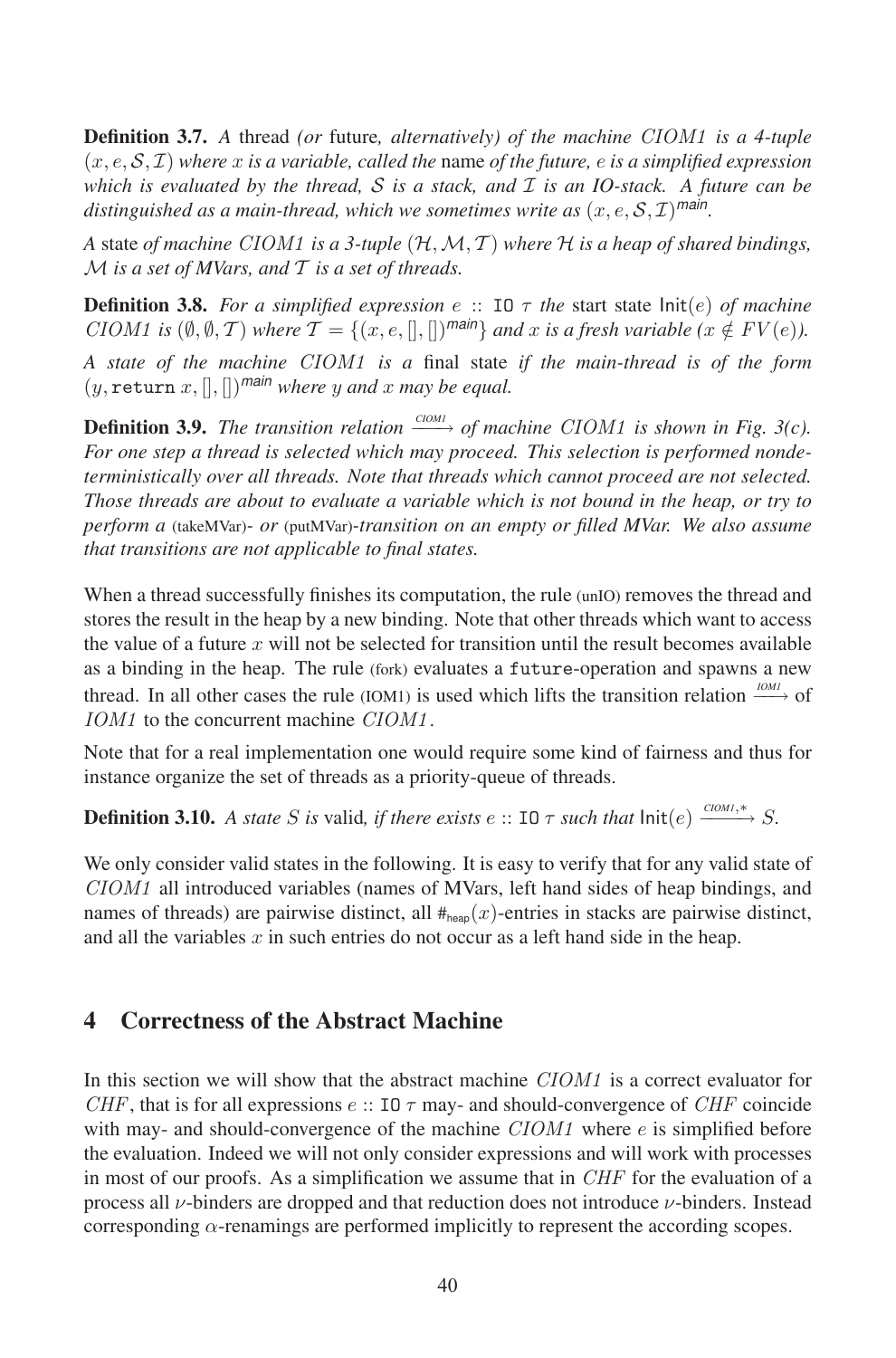We first show that it is correct to take into account simplified expressions and processes, only. The first translation shares all necessary parts to derive simplified processes, i.e. general processes can be transformed into simplified processes by creating new bindings.

**Definition 4.1.** *The function*  $\sigma$  :: *Proc*  $\rightarrow$  *Proc<sub>S</sub> translates processes into simplified processes.* It is defined to be homomorphic over the term structure (e.g.  $\sigma(P_1 \mid P_2) :=$  $\sigma(P_1)$  |  $\sigma(P_2)$ *, etc.) except for the following cases:* 

 $\sigma(e_1 \, e_2)$  := letrec  $x = \sigma(e_2)$  in  $(\sigma(e_1) \, x)$  $\sigma(c \, e_1 \, \ldots \, e_n) \equiv \text{letrec } x_1 = \sigma(e_1), \ldots, x_n = \sigma(e_n) \text{ in } c \, x_1 \, \ldots \, x_n$ *if* c *is a constructor, oramonadic operator*  $\sigma(\texttt{seq}~e_1~e_2)$  := letrec  $x = \sigma(e_2)$  in seq  $\sigma(e_1)$  x  $\sigma(x \mathbf{m} e)$  :=  $x \mathbf{m} y | y = \sigma(e)$ 

The results in [SSS11a] imply that the translation  $\sigma$  preserves contextual equivalence:

**Theorem 4.2.** *For all processes*  $P \in \text{Proc: } P \sim_{CHF} \sigma(P)$ *.* 

We define may- and should-convergence based on the machine transition of  $C I O M1$ :

**Definition 4.3.** A valid state S may-converges  $(S \downarrow_{C I O M_1})$  iff there exists a final state  $S'$  such that  $S \xrightarrow{COM1,*} S'$ ; and  $S$  should-converges  $(S \downarrow \downarrow_{C1OM1})$  iff  $\forall S' : S \xrightarrow{COM1,*}$  $S' \implies S' \downarrow_{C I O M_1}$ . An expression e :: IO  $\tau$  may-converges on CIOM1  $(e \downarrow_{C I O M_1})$  iff  $\text{Init}(\sigma(e)) \downarrow_{C I O M1}$ *, and e* should-converges *on* CIOM1  $(e \Downarrow_{C I O M1})$  *iff*  $\text{Init}(\sigma(e)) \Downarrow_{C I O M1}$ *. We* write  $e \uparrow_{CION1}$  *iff*  $\neg(e \downarrow_{CION1})$  *and*  $e \uparrow_{CION1}$  *iff*  $\neg(e \downarrow_{CION1})$ *.* 

Note that if we would restrict evaluation to *fair* evaluations only, i.e. forbidding (infinite) reductions sequences where an executable thread is ignored infinitely long, then the induced predicates of may- and should-convergence are unchanged (see also e.g. [Sab08, structure producted by may had should convergence are diferently (see all SSS11a). Thus for reasoning it is not necessary to explicitly treat fairness.

We will now define the translation  $\rho$  which translates valid machine states of CIOM1 into processes. Note that the resulting process is not necessarily simplified. In abuse of notation processes. processes. Two that the resulting process is not necessarily simplemed. In abase of hotate<br>we allow also non-simplified expressions inside the machine state during the translation.

**Definition 4.4.** Let  $(\mathcal{H}, \mathcal{M}, \mathcal{T}) = (\bigcup_{i=1}^{n} \{x_i \mapsto e_1\}, \{m_1, \ldots, m_{n'}\}, \{T_1, \ldots, T_{n''}\}\}\)$  be *a* valid machine state of CIOM1 where  $m_i$  are MVars and  $T_i$  are threads. *Then*  $\rho(\mathcal{H}, \mathcal{M}, \mathcal{T}) := x_1 = e_1 \mid \ldots \mid x_n = e_n \mid m_1 \mid \ldots \mid m_{n'} \mid \rho(T_1) \mid \ldots \mid \rho(T_{n''})$ where a single thread  $T_i$  is translated as follows:

$$
\rho(y, e, \#_{\text{app}}(x) : S, \mathcal{I}) := \rho(y, e, x, S, \mathcal{I})
$$
\n
$$
\rho(y, e, \#_{\text{seq}}(x) : S, \mathcal{I}) := \rho(y, \text{seq } e \ x, S, \mathcal{I})
$$
\n
$$
\rho(y, e, \#_{\text{heap}}(x) : S, \mathcal{I}) := x = e \mid \rho(y, x, S, \mathcal{I})
$$
\n
$$
\rho(y, e, \#_{\text{case}}(alts) : S, \mathcal{I}) := \rho(y, \text{case } e \text{ of } alts, S, \mathcal{I})
$$
\n
$$
\rho(y, e, [], \#_{\infty}(x) : \mathcal{I}) := \rho(y, e \gg_{\infty} x, [], \mathcal{I})
$$
\n
$$
\rho(y, e, [], \#_{\text{fake}} : \mathcal{I}) := \rho(y, \text{takeMVar } e, [], \mathcal{I})
$$
\n
$$
\rho(y, e, [], \#_{\text{put}}(x) : \mathcal{I}) := \rho(y, \text{putMVar } e \ x, [], \mathcal{I})
$$
\n
$$
\rho(y, e, [], []) := y \stackrel{\text{main}}{\iff} e, \text{ if } y \text{ is a main-thread, and } y \Leftarrow e, \text{ otherwise}
$$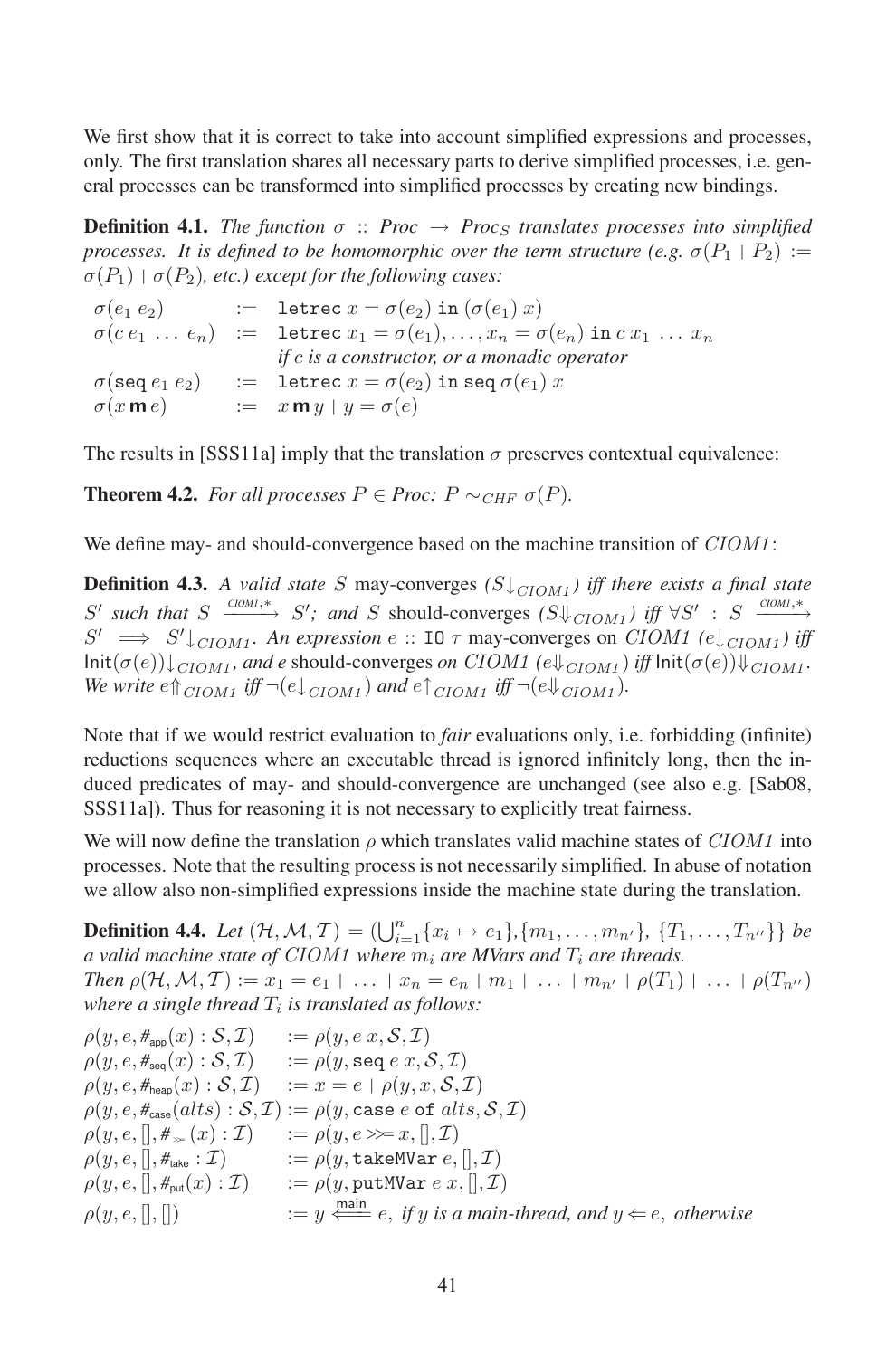**Lemma 4.5.** Let *S* be a valid machine state with  $S \xrightarrow{COM1} S'$ . Then either  $\rho(S) = \rho(S')$ or  $\rho(S) \xrightarrow{CHF} \xrightarrow{cpx,*} \xrightarrow{gc,*} \rho(S').$ 

*Proof.* This follows by inspecting all cases (see [Sab12]). The (cpx) and (gc) transformations are necessary to remove variable-to-variable bindings which are introduced in *CHF* by (lbeta), (case), and (cpcx) but not by the corresponding transitions (takeApp), (branch), and (update). $\Box$ 

**Proposition 4.6.** *For every valid state* S of CIOM1:  $S \downarrow_{CION1} \implies \rho(S) \downarrow$ *.* 

*Proof.* Let  $S_n \downarrow_{C I O M_1}$ , i.e.  $S_n \xrightarrow{C I O M_1} \ldots \xrightarrow{C I O M_1} S_0$  where  $S_0$  is a final state. We use induction on n: If  $n = 0$ , then  $S_n$  is a final state and  $\rho(S_n)$  is successful. For the induction step assume that  $\rho(S_{n-1})$ . The analysis in Lemma 4.5 shows that either  $\rho(S_n) = \rho(S_{n-1})$ ,  $\rho(S_n) \stackrel{CHF}{\longrightarrow} \rho(S_{n-1}),$  or  $\rho(S_n) \stackrel{CHF}{\longrightarrow} P \sim_{CHF} \rho(S_{n-1})$  (since (cpx) and (gc) are correct program transformations, see Theorem 2.5). For the first two cases obviously  $\rho(S_n)$ <sup>1</sup>, for program transformations, see Theorem 2.5). For the first two cases obviously  $\rho(S_n)$ <sup>1</sup>, for the third case  $S_{n-1}$  and contextual equivalence imply that  $P\downarrow$  and thus also  $\rho(S_n)\downarrow$ .

Given a state S and a reduction of the corresponding process, say  $\rho(S) \stackrel{CHF}{\longrightarrow} P$ , we now try to find a sequence of corresponding machine transitions for S.

**Lemma 4.7.** Let S be a valid machine state, and let  $\rho(S) \stackrel{CHF}{\longrightarrow} P$ . Then there exists a valid *state*  $S'$  *with*  $S \xrightarrow{c$ *clom<sub>1</sub>*,\* $\rightarrow$   $S'$  *such that one of the following properties holds:* (1)  $\rho(S') = P$ ;  $or$  (2)  $P \xrightarrow{CHF,cp} \rho(S')$ ;  $or$  (3) in case of a (CHF, cpcx)-reduction  $P \xrightarrow{cpcxL} \xrightarrow{crx,*} \xrightarrow{gc,*}$  $\rho(S')$ ; or (4)  $P \xrightarrow{cpx, * \text{ }gc, *} \rho(S')$ .

*Proof.* We give a brief description, details are in [Sab12]. Several transitions are necessary to find the corresponding redex using the transitions (pushBind), (pushApp), (pushSeq), (pushAlts), and (enter). For the first case a machine transition corresponds to standard reduction in  $CHF$ . The second and third case may occur if a (cp) or (cpcx) reduction is performed: then perhaps the corresponding heap binding in the machine is under evaluation of the wrong thread and the machine must perform two (update) transitions, where one corresponds to the (cp) (or (cpcx)) reduction, and the other one is also a (cp) standard reduction or a (cpcxxL)-transformation. If a constructor was shared by a  $(CHF, cpcx)$ -reduction, then the generated variable-to-variable bindings must be inlined and removed by performing a sequence of (cpx) and (gc) transformations. Case (4) describes a necessary removal of variable-to-variable bindings which are introduced by a (lbeta)- or (case)-reduction.  $\Box$ 

#### **Proposition 4.8.** *For every valid machine state*  $S$  *of*  $C I O M 1$ *:*  $\rho(S) \downarrow \implies S \downarrow_{C I O M 1}$ *.*

*Proof.* Let  $P_n\downarrow^{[m,n]}P_0$ , i.e.  $P_n \xrightarrow{CHF} P_{n-1} \xrightarrow{CHF} \dots \xrightarrow{CHF} P_0$  where  $P_0$  is successful, and m is the number of all reductions except of (cp)-reductions that copy a variable. We all  $m$  is successive, use induction on the pair  $(m, n)$ , ordered lexicographically. For  $n = 0$  the claim holds, since only final machine states are translated into successful processes. For the induction since only final machine states are translated into street star processes. For the induction step assume that the claim holds for all  $(m', n') < (m, n)$ . We apply Lemma 4.7 to the reduction  $\rho(S_n) = P_n \xrightarrow{CHF} P_{n-1}$  where  $P_{n-1} \downarrow [m', n-1]$  such that either  $m' = m$  (if the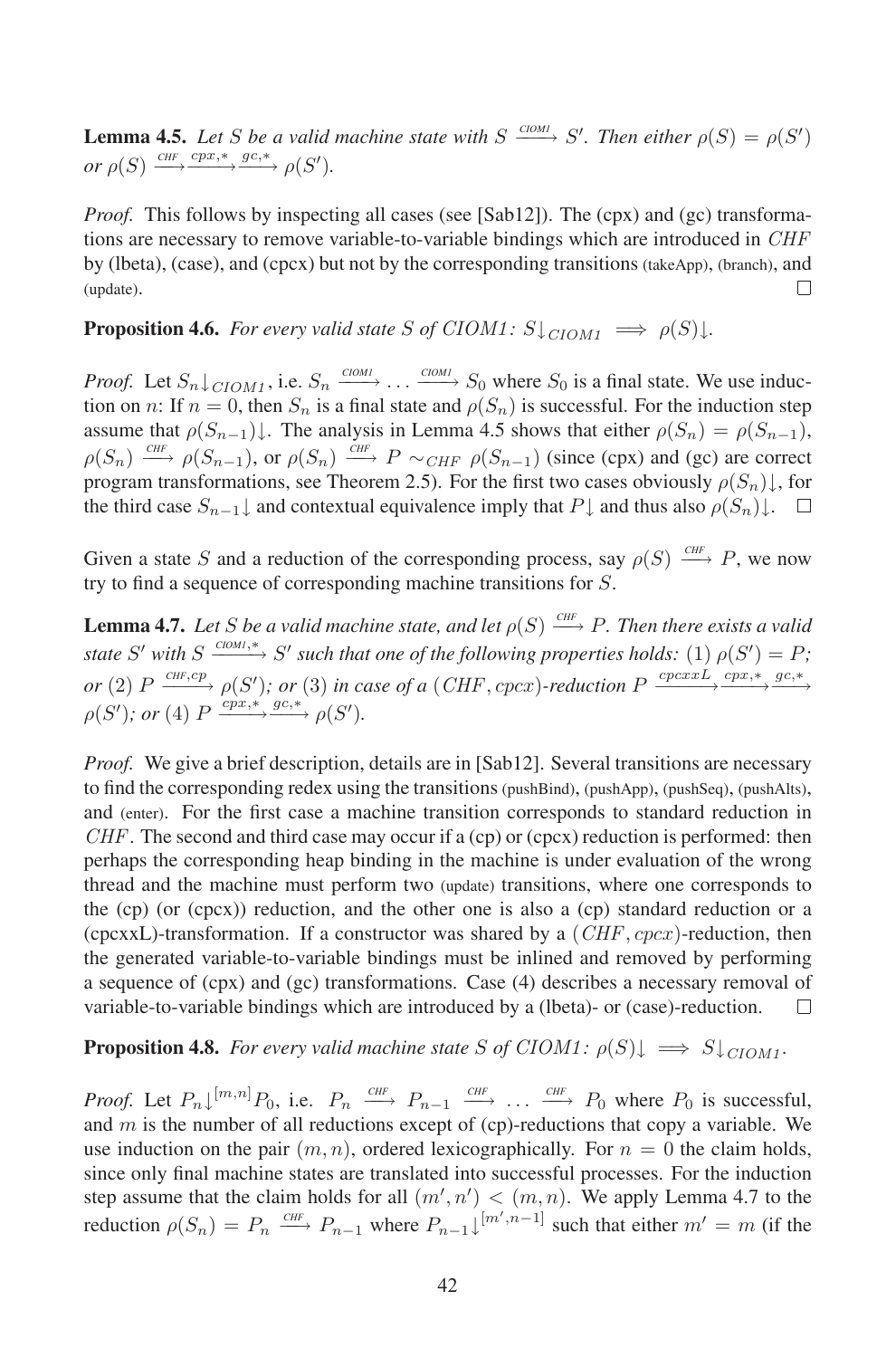reduction is also a  $(cpx)$ -transformation), or  $m' = m - 1$  (in all other cases). This shows  $S_n \xrightarrow{COM1,*} S'$  by the following cases: (i)  $\rho(S') = P_{n-1}$ : Then  $S_n \downarrow_{C I O M1}$  by the induction<br>hypothesis. (ii)  $P_{n-1} \xrightarrow{CHr, cp} \rho(S')$ , or  $P_{n-1} \xrightarrow{cpx,*} \frac{gc_1,*}{g c_2,*} \rho(S')$ . Then Proposition 2.7 shows that  $\rho(S')\downarrow^{[m'',n'']}$  where  $(m'',n'') < (m,n)$ . Applying the induction hypothesis to  $\rho(S')$  yields  $S' \downarrow_{C I O M1}$  and thus also  $S_n \downarrow_{C I O M1}$ . (iii)  $P_{n-1} \xrightarrow{c p c x x L} \xrightarrow{c p x,*} \xrightarrow{g c,*} \rho(S')$ . Then the equation  $m' = m - 1$  must hold, since the standard reduction is (*CHF*, *cpcx*). Proposition 2.7 shows that  $\rho(S')\downarrow^{[m'',n'']}$  where  $(m'',n'') < (m,n)$  and thus we can apply the induction hypothesis to  $\rho(S')$  and have  $S' \downarrow_{C I O M_1}$  and thus also  $S_n \downarrow_{C I O M_1}$ .

Since  $\neg \downarrow$  =  $\Uparrow$  and  $\neg \downarrow$   $\bigcup_{C I O M 1}$  =  $\Uparrow_{C I O M 1}$ , Propositions 4.6 and 4.8 also imply:

**Lemma 4.9.** *For every valid machine state* S of CIOM1:  $\rho(S)$   $\Rightarrow$  S $\uparrow$ <sub>CIOM1</sub>.

**Proposition 4.10.** *For every valid machine state* S of CIOM1:  $\rho(S) \Downarrow \iff S \Downarrow_{CION1}$ .

*Proof.* The claim is equivalent to  $\rho(S) \uparrow \iff S \uparrow_{C I O M}$ . Both directions can be proved by induction analogously to the proofs for may-convergence in Propositions 4.6 and 4.8 except for the base cases of the inductions which are covered by Lemma 4.9. П

**Theorem 4.11.** *For every expression*  $e::$  **IO**  $\tau$  *the equivalences*  $e \downarrow \iff e \downarrow_{C I O M1}$  *and*  $e\Downarrow \iff e\Downarrow_{C I O M}$  hold.

*Proof.* This follows from Propositions 4.6,4.8, and 4.10 and since for any well-typed expression  $e$  :: IO  $\tau$  we have  $\rho(\text{Init}(\sigma(e))) = x \stackrel{\text{main}}{\Longleftarrow} \sigma(e) \sim_{CHF} x \stackrel{\text{main}}{\Longleftarrow} e$  where the last equivalence holds by Theorem 4.2.

### 5 Conclusion

We introduced the concurrent abstract machine CIOM1 for evaluation of CHF-programs and showed that the machine is a correct evaluator w.r.t. the semantics of the process calculus *CHF*. Further work is to optimize the machine, e.g. by following the modifications presented in [Ses97] (avoiding substitutions by using closures, using a nameless representation by de Bruijn-indices, etc.) and showing correctness of them. Another direction is to analyze how to map the threads of *CIOM1* to a multicore architecture.

Acknowledgments I thank Manfred Schmidt-Schauß for reading this paper and for discussions on this paper. I also thank the anonymous reviewers for their valuable comments.

### References

[AHH<sup>+</sup>05] E. Albert, M. Hanus, F. Huch, J. Oliver, and G. Vidal. Operational semantics for declarative multi-paradigm languages. *J. Symb. Comput.*, 40:795–829, 2005.